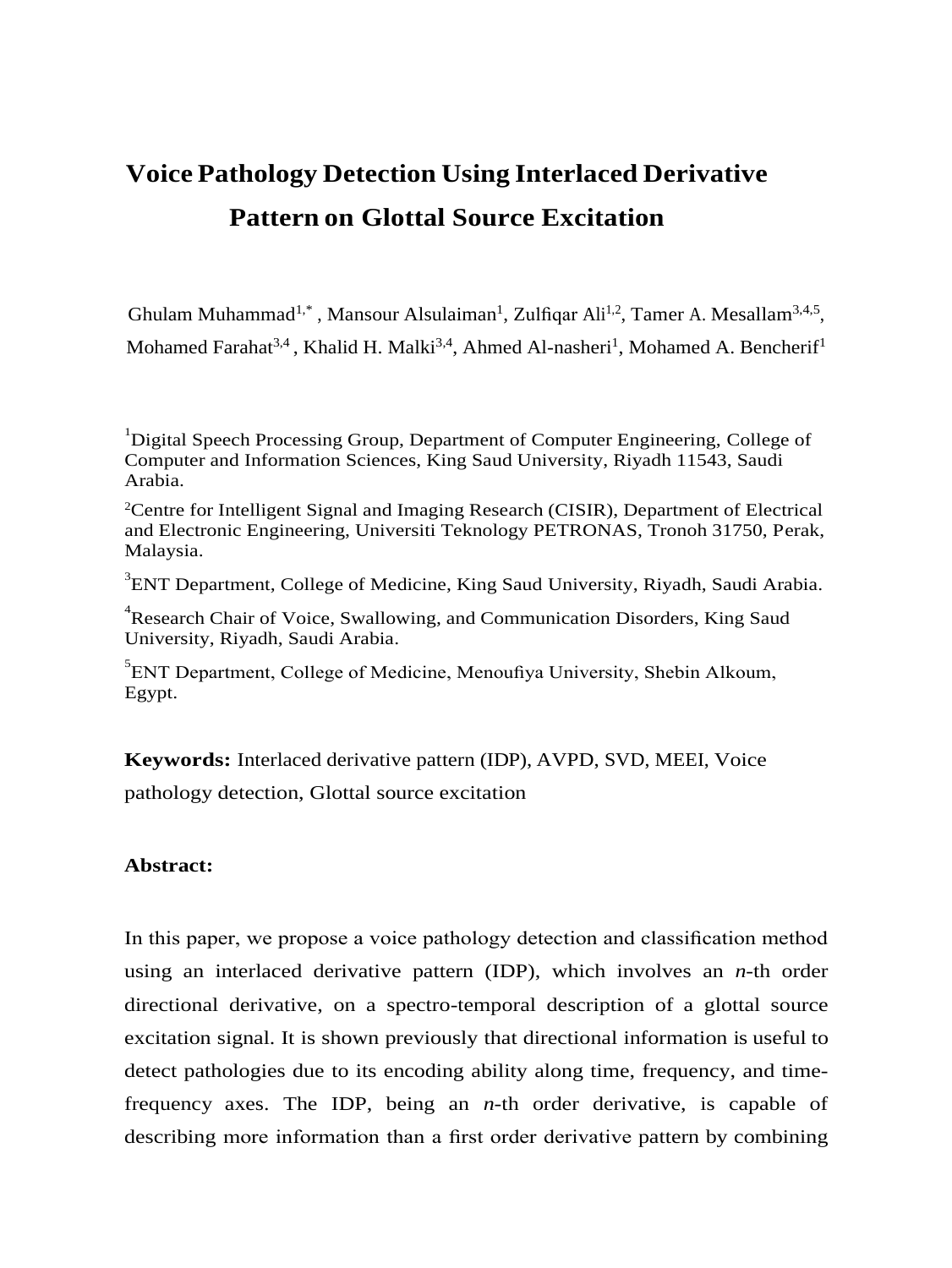all the directional information into one. In the IDP, first-order derivatives are calculated in four directions, and these derivatives are thresholded with the center value of each directional channel to produce the final IDP. A support vector machine is used as a classification technique. Experiments are conducted using three different databases, which are the Massachusetts Eye and Ear Infirmary database, Saarbrucken Voice Database, and Arabic Voice Pathology Database. Experimental results show that the IDP based features give higher accuracy than that using other related features in all the three databases. The accuracies using cross-databases are also high using the IDP features.

#### 1. INTRODUCTION

Automatic detection of vocal fold pathologies is an interest to the researchers of speech or voice community, as well as the respective medical community. This is due to its non-invasive nature, free from subjective biasness, and relatively low cost. There have been a lot of researches to detect voice pathology by analyzing voice. The main emphasis was to develop a feature or a feature vector that can effectively distinguish between normal and pathological voices. The features can broadly be divided into two groups, one imported from speech or speaker recognition applications, and the other from voice quality measurements. The features that came from speech or speaker recognition applications include Mel-frequency cepstral coefficients (MFCC), linear prediction cepstral coefficients (LPCC), and relative spectra per- ceptual linear prediction (RASTA-PLP) [1–3]. On the other hand, the features coming from voice quality measurements are, among others, shimmer, jitter, harmonic-to-noise ratio, and cepstral peak prominence [3]. Recently, features from audio and image process- ing applications are also integrated in voice pathology detection. These features include MPEG-7 audio features [4], fractal analysis [5], modulation spectrum [6], formants [\[35\]. T](#page-23-0)he use of nonlinear features have studied too in the field of voice pathology detection [\[29–32\].](#page-23-1)

Though there exists a lot of related works, most of them use the Massachusetts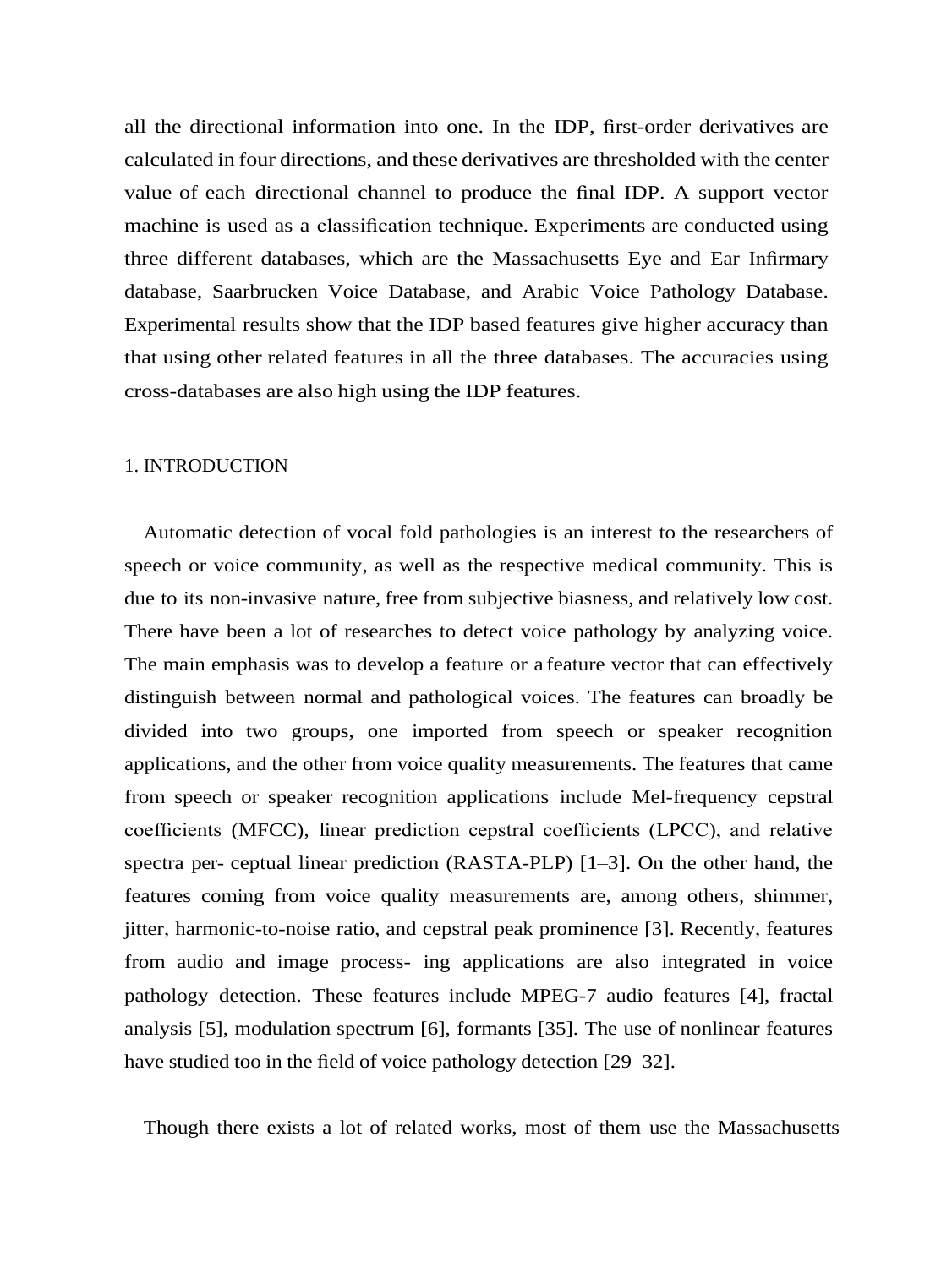<span id="page-2-1"></span>Eye and Ear Infirmary (MEEI) database [7], where normal and pathological samples are recorded in two different environments. Therefore, for a classification technique, it is not clear whether the classifier is classifying pathologies or environments. There are some works that use other databases; however, many of them are using only one database at a time. The question arises: are the existing voice pathology detection techniques database dependent? For example, Markaki and Stylianou showed that normalized modulation spectral features achieve more than 92% detection rate in the MEEI database, but it drops below 80% in a cross-database experiment [8]. The same features set without normalization have a detection rate of 94.1% in the MEEI database, and 62.3% in cross-database. The normalization increases the accuracy in the cross-database scenario at the expense of a decrease in a single database experiment. There- fore, there is a need to develop such a features set that achieve a high accuracy in both single database and cross-database experiments. These features should also visually justify the detection.

<span id="page-2-0"></span>In this paper, a set of features are proposed to detect voice pathology from a glottal source excitation signal. A voice signal is a convolution between a source signal (originated from the lung) and the vocal tract filter. In a voiced signal, the vocal folds open and close in a periodic manner that produces pitch of the signal. The vocal tract is simply shaping the signal to produce a desired phone. In this study, we refer voice pathology to an abnormality in voice caused by pathology in the vocal fold(s). Vocal folds contribute to the glottal source excitation, and therefore, any abnormality in the glottal source excitation is an indication of voice pathology. There are some researches of voice pathology detection using the glottal source excitation [9–12]. For example, glottal formant frequency and bandwidth, spectral balances, and center of gravity are extracted from the glottal source signal to detect voice pathology in [10]. Features from dynamics of average glottal source and mucosal wave spectrum are used to detect voice pathology in [11]. In [9], a power spectral density envelop of the glottal source is utilized in a form of a specific harmonic-to-harmonic relationship. Back in 1975, Koike and Markel first showed the use of inverse filtering (residue output) in voice pathology detection in an experiment involving only 10 normal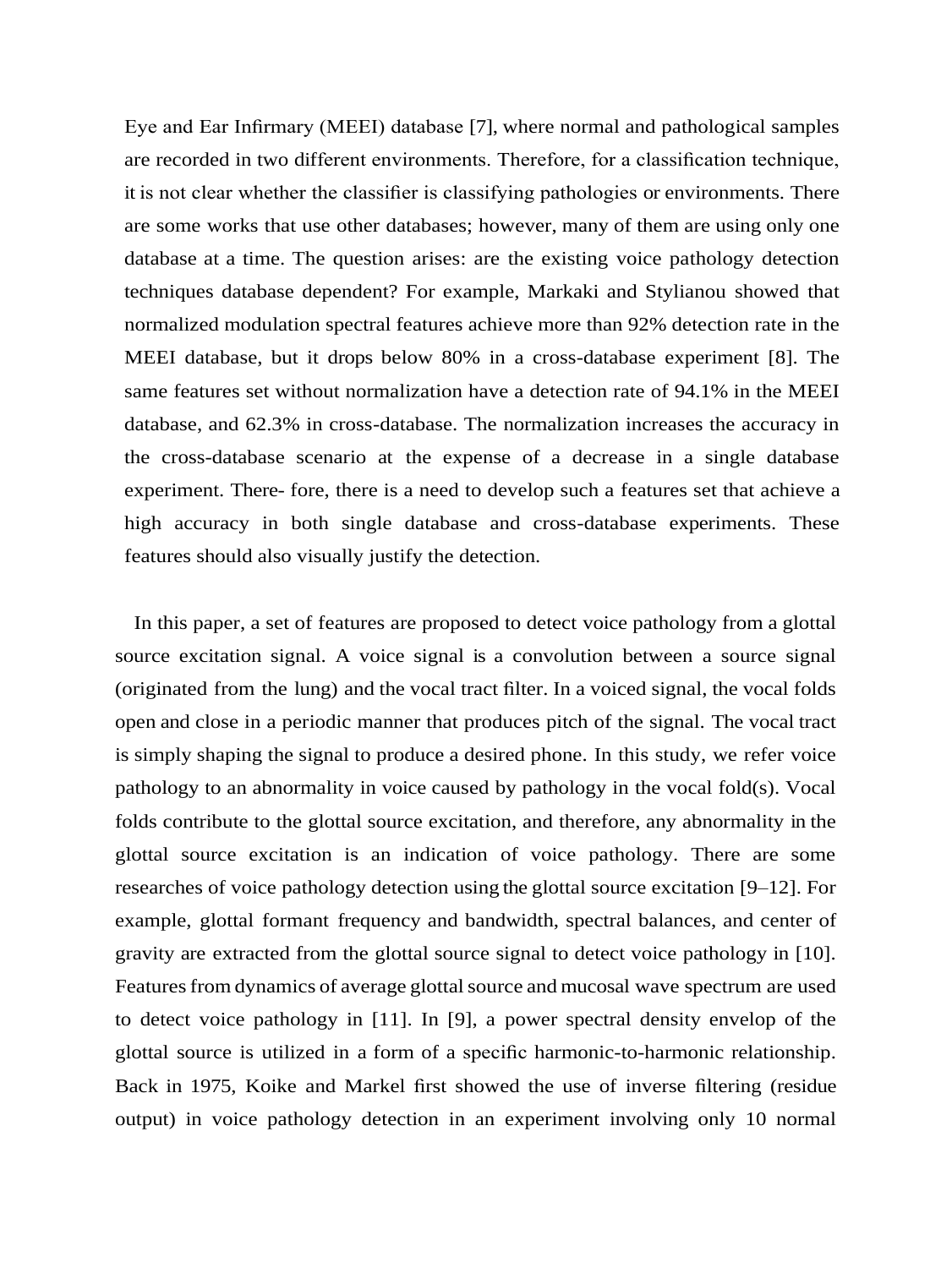persons and 10 patients having voice pathology [12]. Residue signal is also used in [13] for voice pathology detection. There are several techniques to estimate the glottal source excitation from the voice signal. A good review of this topic can be found in [\[14\].](#page-23-2)

In this paper, the first-order derivative of the glottal source excitation is utilized to extract features. It is well-known that a first-order derivative (without smoothing) generally decreases the signal-to-noise ratio. Any weak disturbances caused by irregular vibrations of the vocal folds (due to the location and the shape of the pathology, elasticity of the tissues, etc.) are emphasized in the first- order derivative signal. This derivative signal is further processed to have a spectrum. The spectrum is divided into several bands, whose center frequencies are 'Mel' spaced. An interlaced derivative pattern (IDP) [\[15,16\] i](#page-23-3)s extracted from the spectro-temporal representation of the first-order derivative of the glottal source. The IDP is a texture descriptor, and successfully applied to applications including gender recognition from faces [\[15\] a](#page-23-3)nd automatic speech recognition [\[16\].](#page-23-4) A support vector machine (SVM) is applied for classification. Three different databases are used to evaluate the proposed method for voice pathology detection and classification. The major contributions of this paper are (i) to develop a method using the IDP to detect and classify voice pathologies, (2) to use first-order derivative in the glottal source excitation to lower the signal-to-noise ratio to enhance the weak noises arisen from the closing and opening of the pathological vocal folds, (3) to validate the performance of the proposed method using multiple databases, and using cross-database, and (4) to investigate the use of the voice signal and the glottal source excitation by an inverse filtering in the proposed method.

The rest of the paper is organized as follows. Section [2](#page-2-0) describes the proposed method; Section [3](#page-11-0) presents the experiments; Section 4 gives the discussion, and Section 5 draws some conclusions.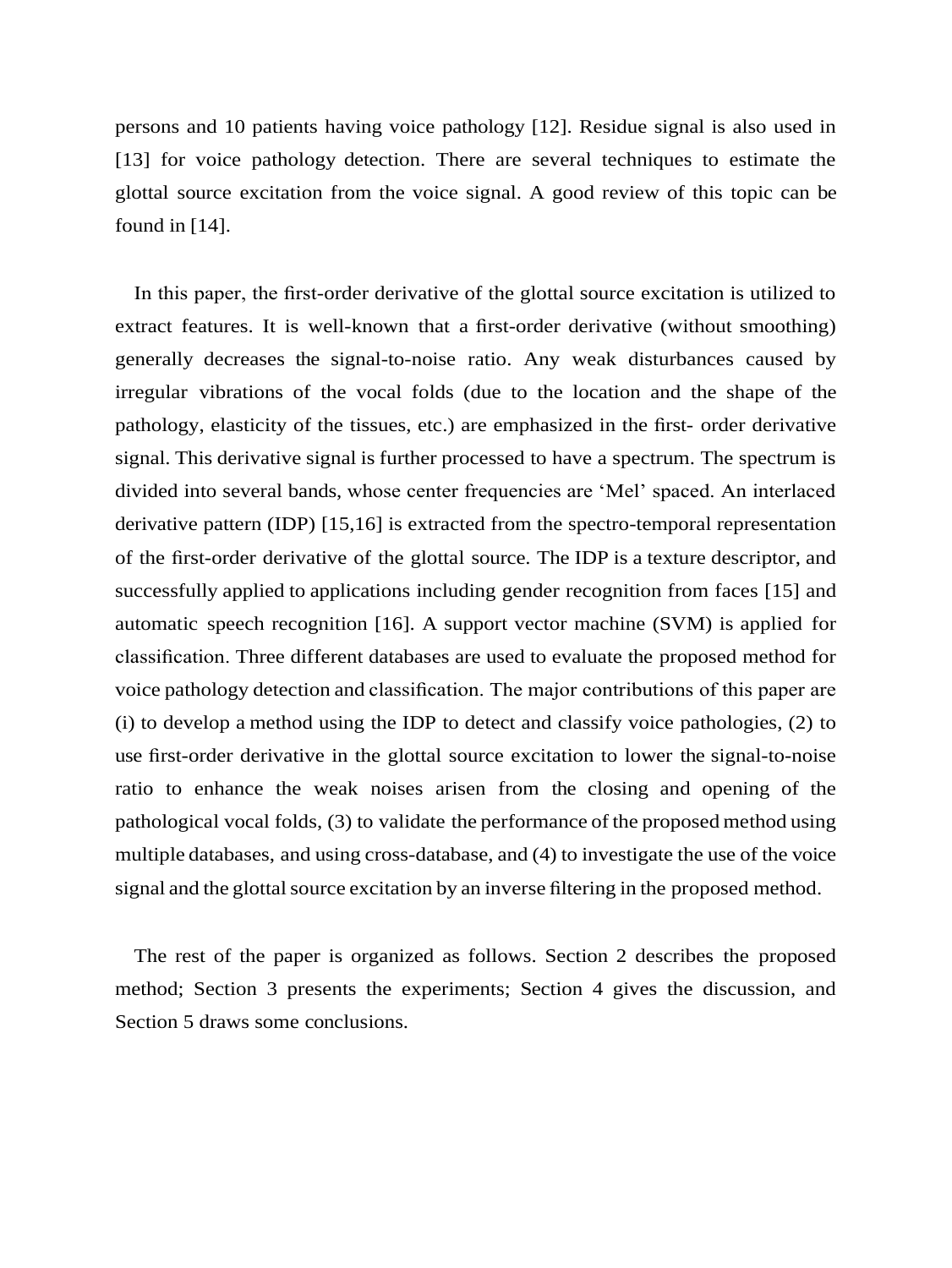

Figure 1: Block diagram of the proposed IDP based voice pathology detection and classification method.

#### **2. PROPOSED METHOD**

[Fig.](#page-2-1) 1 shows a block diagram of the proposed IDP based voice pathology detection and classification method. First, a glottal source excitation signal is estimated using an interactive adaptive inverse filtering (IAIF) technique from an input voice signal. First-order derivative of the glottal signal is calculated for further processing. The Fourier transform is applied to the frames of the first-order derivative signal to get a spectrum. 24 band-pass filters (BPFs), whose center frequencies are spaced on a Mel scale, are utilized to get the contributions of 24 different frequency bands. The filter outputs are then log-compressed. The IDP encodes an *n*-th order directional derivative pattern of the spectro-temporal description (whose horizontal axis represents the frame number, and vertical axis represents the filter number). The IDP features are fed to an SVM classifier.

## **2.1 Glottal source excitation**

∼ used the IAIF algorithm [\[17\],](#page-23-5) which is publicly available at [http://users.aalto.fi/](http://users.aalto.fi/~traitio/research.html) There are several techniques to estimate the glottal source excitation. In this study, we [traitio/research.html.](http://users.aalto.fi/~traitio/research.html) In the IAIF algorithm, high-pass filtering is applied to remove low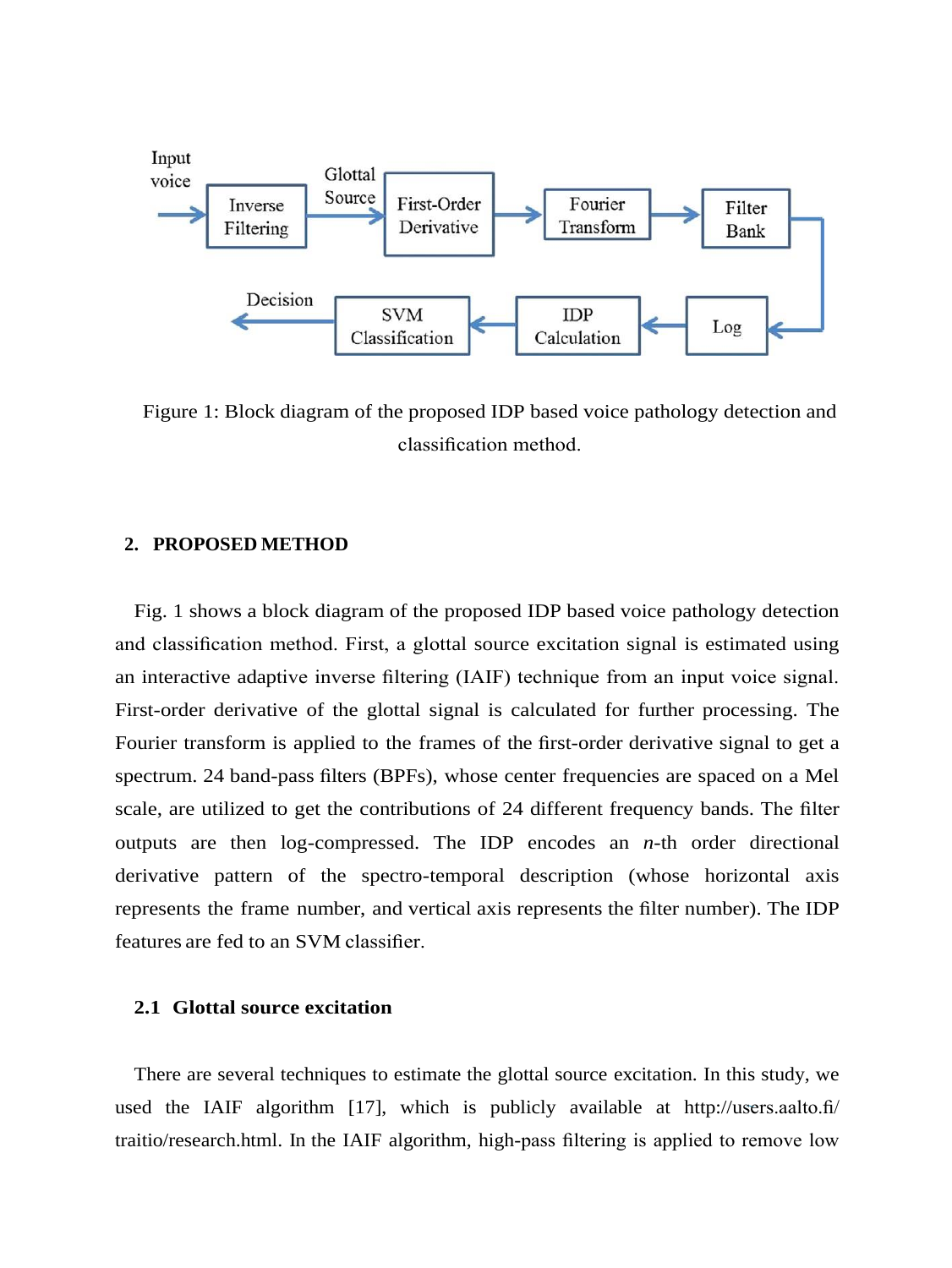frequency fluctuations. Using the linear predictive coding, the effect of the vocal tract filter is estimated, and is canceled out through inverse filtering. The effect of the lip radiation is canceled through integration. This process is done iteratively to get a good estimation of the glottal source [\[17\]. B](#page-23-5)y inverse filtering, the effect of vocal tract filtering is eliminated. We do not need spectral information of vocal tract filtering, because we are concerned about glottal signal (which is affected by vocal fold pathologies), not speech characteristics. The spectral characteristics that we are interested in are produced by irregular vibrations of the vocal folds, not the spectral characteristics produced by the vocal tract shaping.

Once the glottal source waveform is estimated, a first-order derivative operation is applied to the waveform to get the derivative wave. This derivative wave has a lower signal-to-noise ratio, which is useful to find the weak noise contribution that arises from vocal fold pathologies. For a good phonation, energy is mostly concentrated in lower frequencies due to low glottal formant frequencies; however, because of irregular vibration of the vocal folds in case of pathology, energy is significant also in higher frequencies. [Fig. 2 s](#page-6-0)hows examples of the spectrums of the glottal source signal and its first-order derivative signal of a pathological sample. From the figure, we can see that in the higher frequencies there is more energy in the first-order derivative signal spectrum than in the original glottal source signal (see the zoomed-in frequency range [2000–4000] Hz in (e) and (f) of [Fig.](#page-6-0) 2). This justifies the use of firstorder derivative signal for further processing. The signal is framed, where the frame size is 30 milliseconds, and Hamming windowed. The frames are overlapped by 50%. The Fourier transform is applied to each frame to get a spectrogram from the firstorder derivative signal. 24-BPFs are applied to the spectrogram. From experiments, we found that outputs of filters 17–24 are not discriminative to this task; therefore, we retained the outputs of the first 16 filters.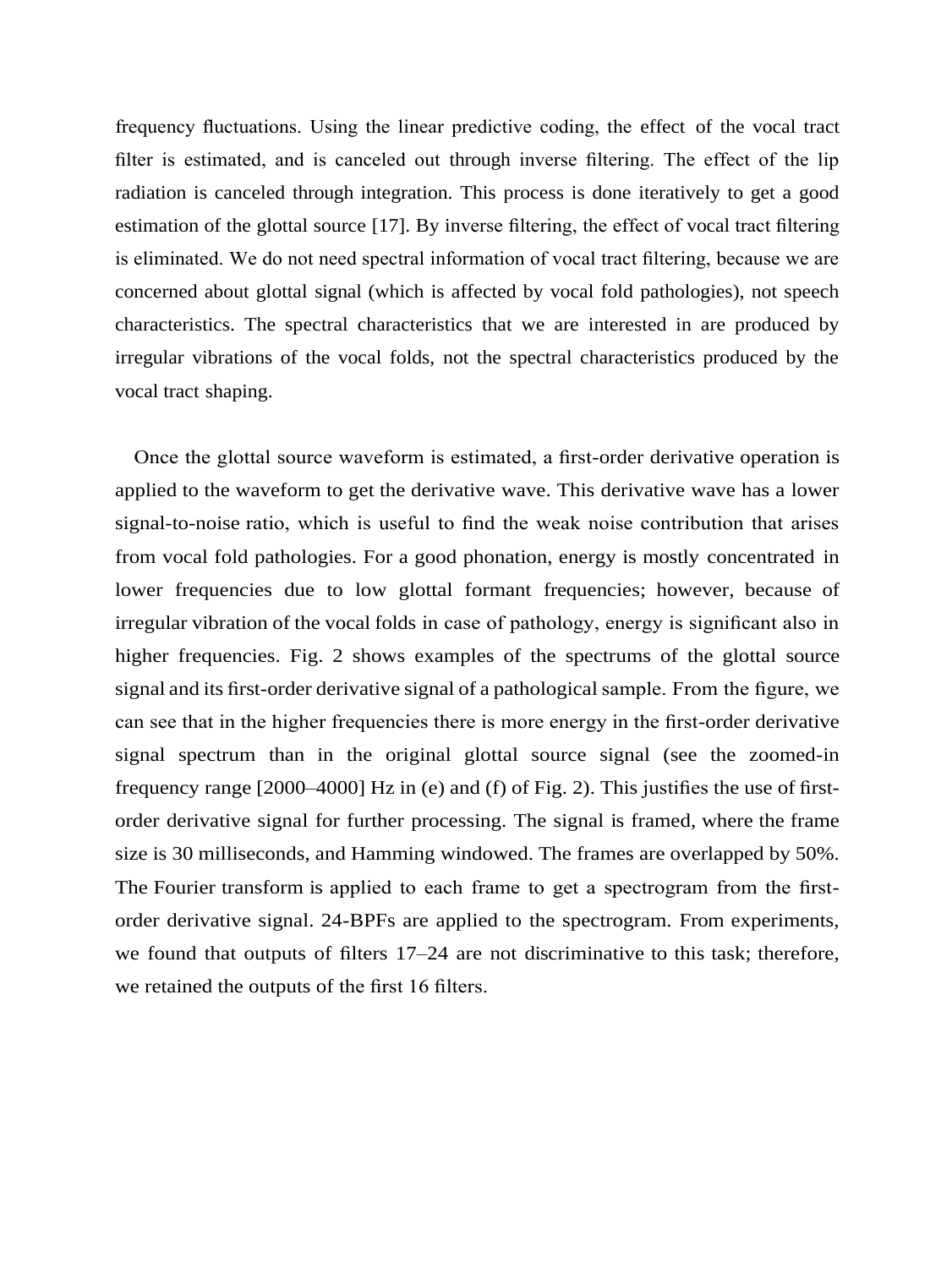<span id="page-6-0"></span>

**Figure 2:** Difference of spectrums of glottal source excitation signal and its derivative signal. By comparing (e) and (f) we see that there is higher energy at [2000–4000] Hz in the spectrum of the derivative of the glottal source excitation signal than that of the glottal source excitation signal.

## **2.2 IDP**

We have shown before in [\[18\]](#page-23-6) that directional derivative, which we named as multidirectional regression (MDR), on a spectro- temporal pattern is useful in voice pathology detection. Here, we extend it to a second-order derivative that can encode different directional patterns in a single pattern.

The IDP is a powerful local texture pattern descriptor [\[15,16\].](#page-23-3) It is less affected by noise and less redundant than other local texture pattern operators, such as the local binary pattern (LBP) [\[19\].T](#page-23-7)he *n*-th order IDP operator can be expressed as follows: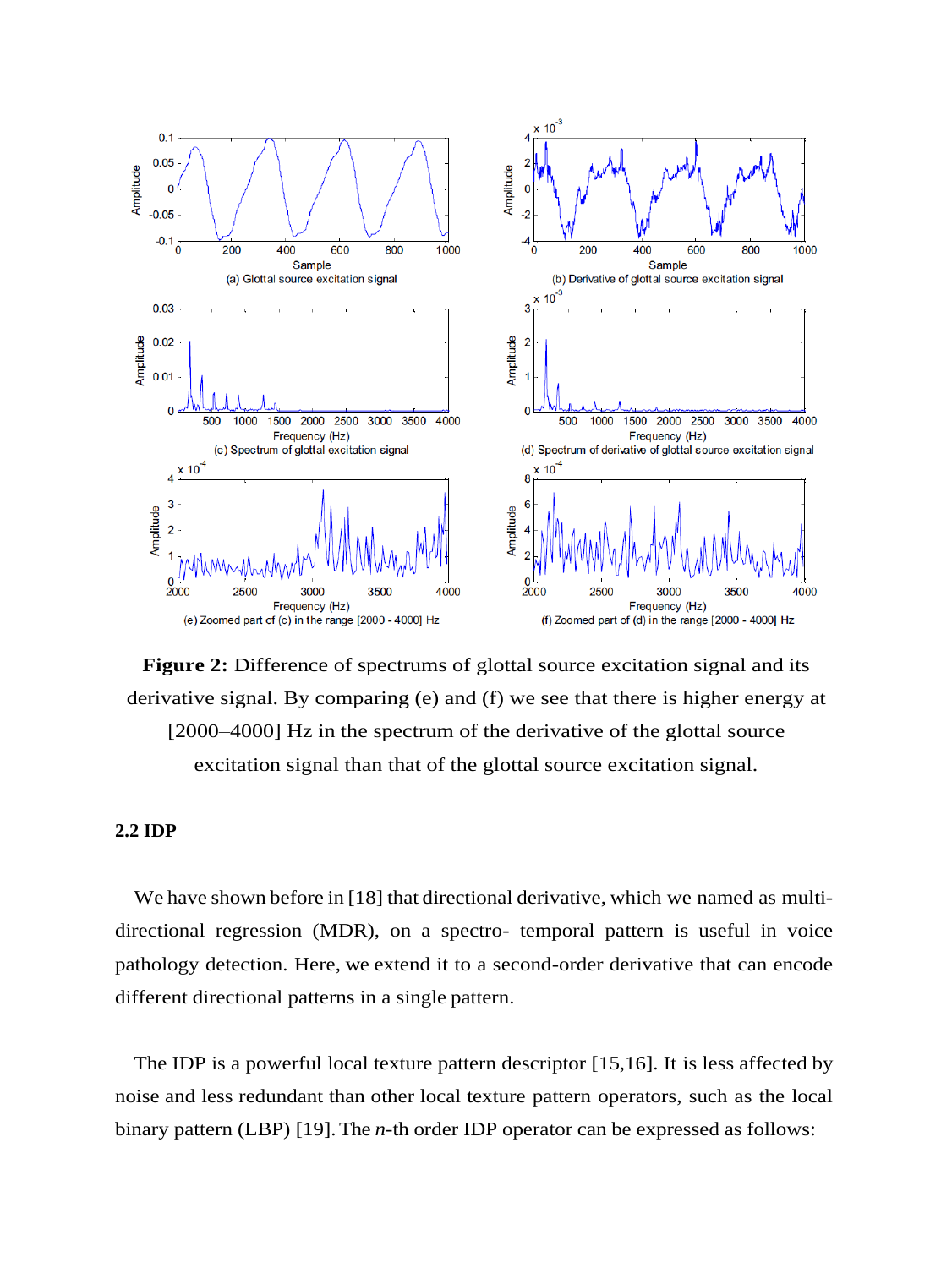$$
IDP^n(P_0)=\begin{cases} f(M_{135}{}^{n-1}(p_0),M_{135}{}^{n-1}(p_1)),f(M_{90}{}^{n-1}(p_0),M_{90}{}^{n-1}(p_2)),\\ f(M_{45}{}^{n-1}(p_0),M_{45}{}^{n-1}(p_3)),f(M_0{}^{n-1}(p_0),M_0{}^{n-1}(p_4)),\\ f(M_{135}{}^{n-1}(p_0),M_{135}{}^{n-1}(p_5)),f(M_{90}{}^{n-1}(p_0),M_{90}{}^{n-1}(p_6)),\\ f(M_{45}{}^{n-1}(p_0),M_{45}{}^{n-1}(p_7)),f(M_0{}^{n-1}(p_0),M_0{}^{n-1}(p_8))\end{cases}
$$

where the function f is defined as

 $f(x,y) = \begin{cases} 1, \text{ if}(x-y) \geq 0 \ 0, \text{ if}(x-y) < 0 \end{cases}$ 

In the proposed method, an IDP is produced for the spectro-temporal (spectrogram) description of the first-order derivative of the glottal source. The spectro-temporal description can be considered as an image. The IDP is a four-channel derivative image, representing four directional n-th order derivative in 0°, 45°, 90°, and 135°, respectively. These directions capture temporal, rising temporal-frequency, frequency, and falling temporal-frequency, respectively, information of the spectrogram. This information is further enhanced by taking one more order derivative. The order of derivatives is derived from the order of the IDP operator; i.e., for an n-th order IDP operator, the IDP images with four (n-1)-th order derivative channels are produced. These derivative channels present more detailed description of the spectrogram in four directions. A  $3 \times 3$  neighborhood is selected around each point in the spectrogram. For each neighbor, the direction between the center and the neighbor is computed, and the IDP channel with the same direction is selected [15], [16]. Fig. 3 illustrates the 2nd-order IDP operator.

The neighbor is thresholded with the center value in the selected IDP channel, and the result is encoded as a binary number. This thresholding actually encodes the binary result of the first-order derivative among local neighbors and produces an extra order to the IDP operator. Therefore, in each direction, only the derivatives for the center point and its neighbor point in that particular direction will be calculated. The IDP encodes the relationships in the particular directions. In this way, the IDP keeps only the more important information and makes the process much faster. It produces an 8-bit representation of each value of the Melspectrogram. The spectro-temporal directional derivative pattern [20], multi directional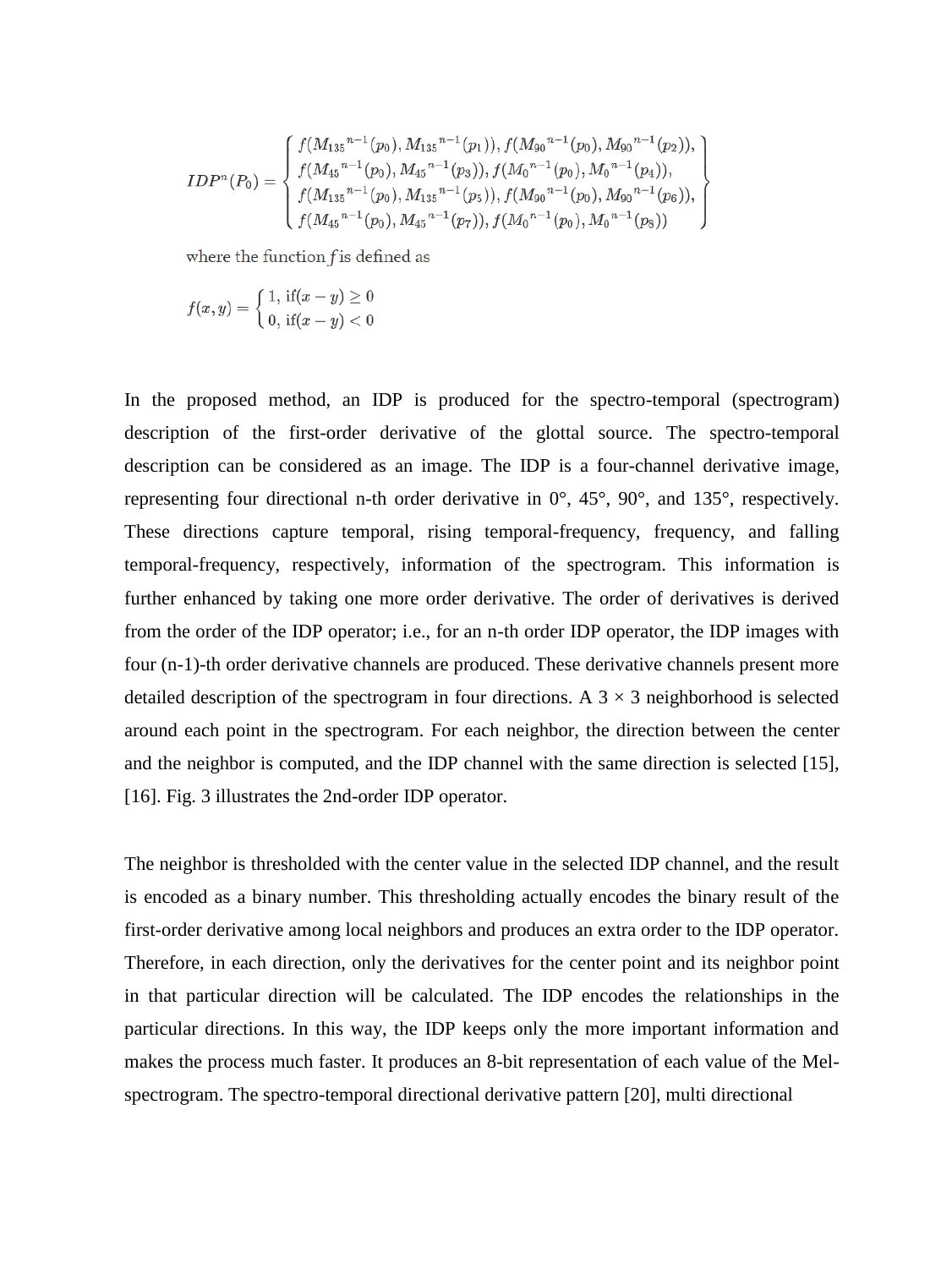

<span id="page-8-0"></span>**Fig. 3.** Illustration of the IDP calculation: (a) a spectro-temporal pattern, where horizontal axis and vertical axis represent frame and filter, respectively, (b) first-order derivative along four directions, and (c) final IDP value for the central element P0.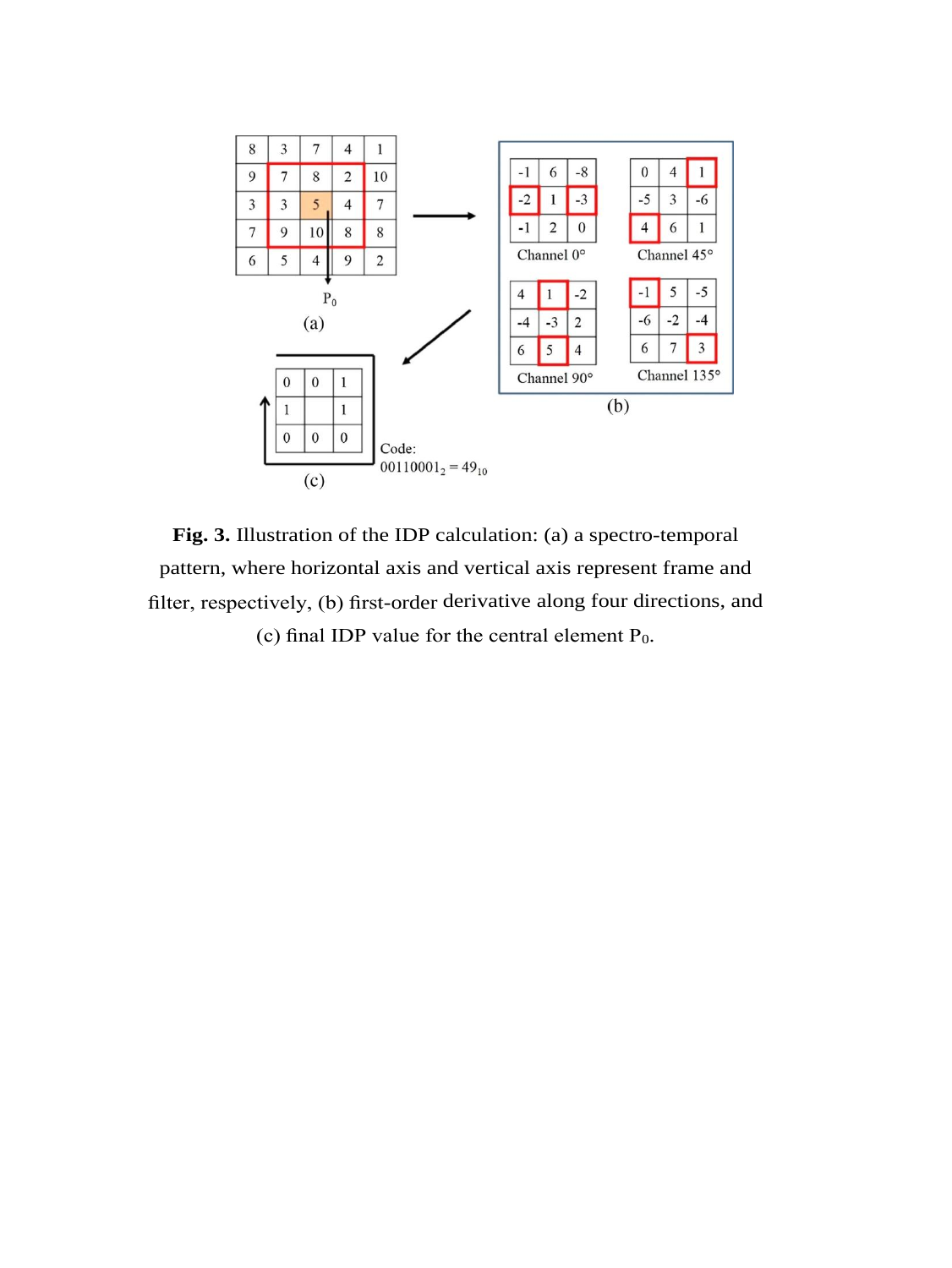derivative pattern [21], and LBP [5] were applied to speech processing applications before; however, they provide first-order derivative information and are incapable of describing more detailed information, while the IDP gives n-th order derivative that can encode more information in a compact form. This is because the amplitude of the n-the derivative of a peak-shaped signal is inversely proportional to the n-th power of the width of the signal. The higher the value of n is, the more discrimination between a narrow spectral peak and a broad spectral peak is. To restrict an increase in computation, we use 2nd-order IDP. Fig. 4 shows examples of the IDP and first-order derivative of the glottal source excitation for (a) a normal sample, (b) a pathological sample of vocal fold cyst, (c) a pathological sample of vocal fold polyp, and (d) a pathological sample of vocal fold paralysis. From the figure, it is obvious that there is more energy (yellow color dominant) in the high number of filters (filters 8–16) in the pathological sample and less energy (red color dominant) in the normal sample. Also, the distribution of energy in different filters for various pathology types is different. In case of polyp, high filters have less energy (red color), and filters 3–8 have high energy (green color). In case of cyst, filters 5–14 have medium energy (yellow color), and in case of paralysis, high energy is present in filters 10–14. So, the difference is visually distinguishable, which may help a doctor to have a primary guess of the pathology type. After this stage, we have 16 features per frame to feed into the SVM classifier.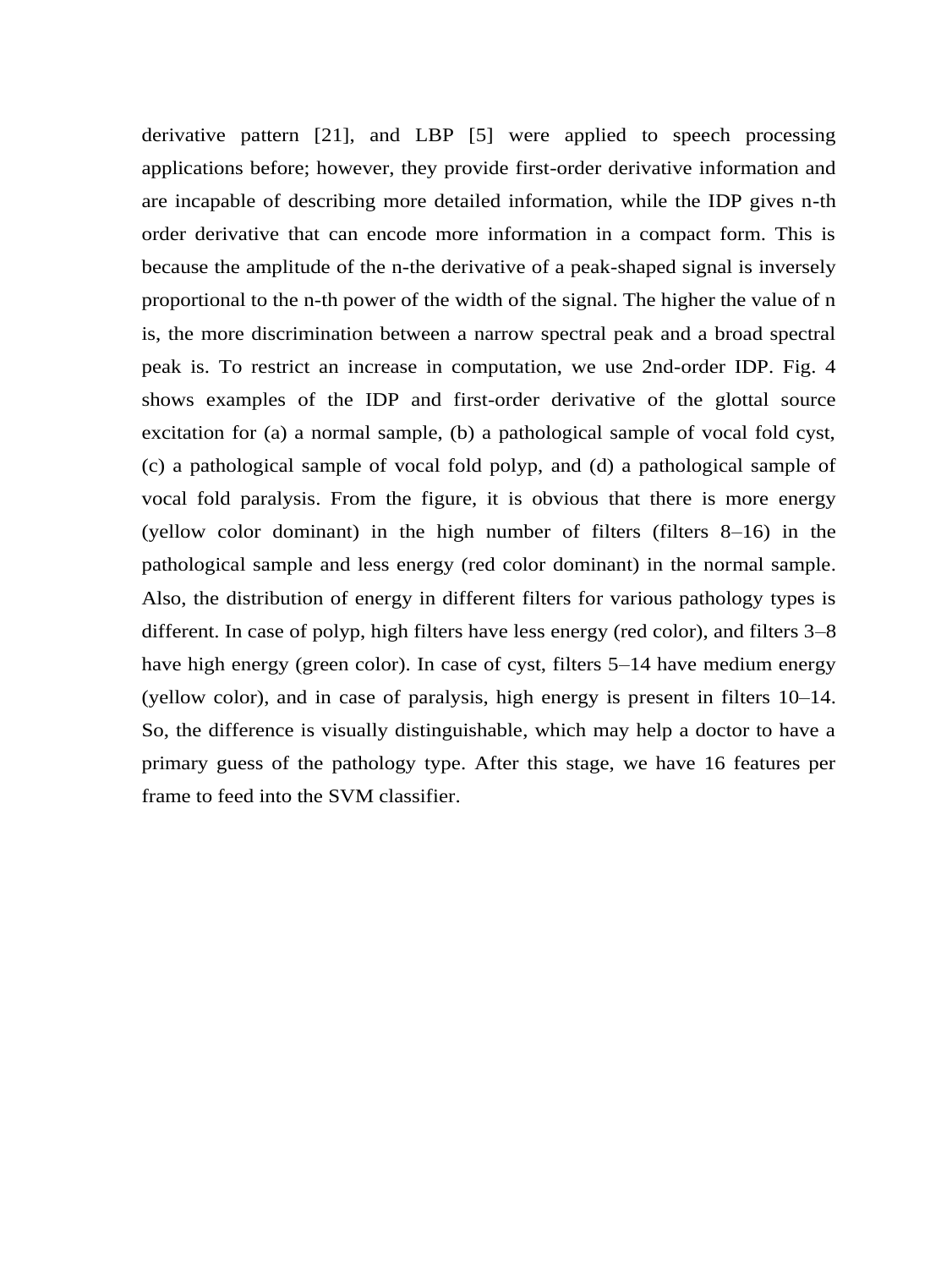

(a) For a normal sample. Top row:  $1<sup>st</sup>$ -order derivative of a glottal source; bottom row: the IDP.



(b) For a pathological (vocal fold cyst) sample. Top row: 1st-order derivative of a glottal source; bottom row: the IDP.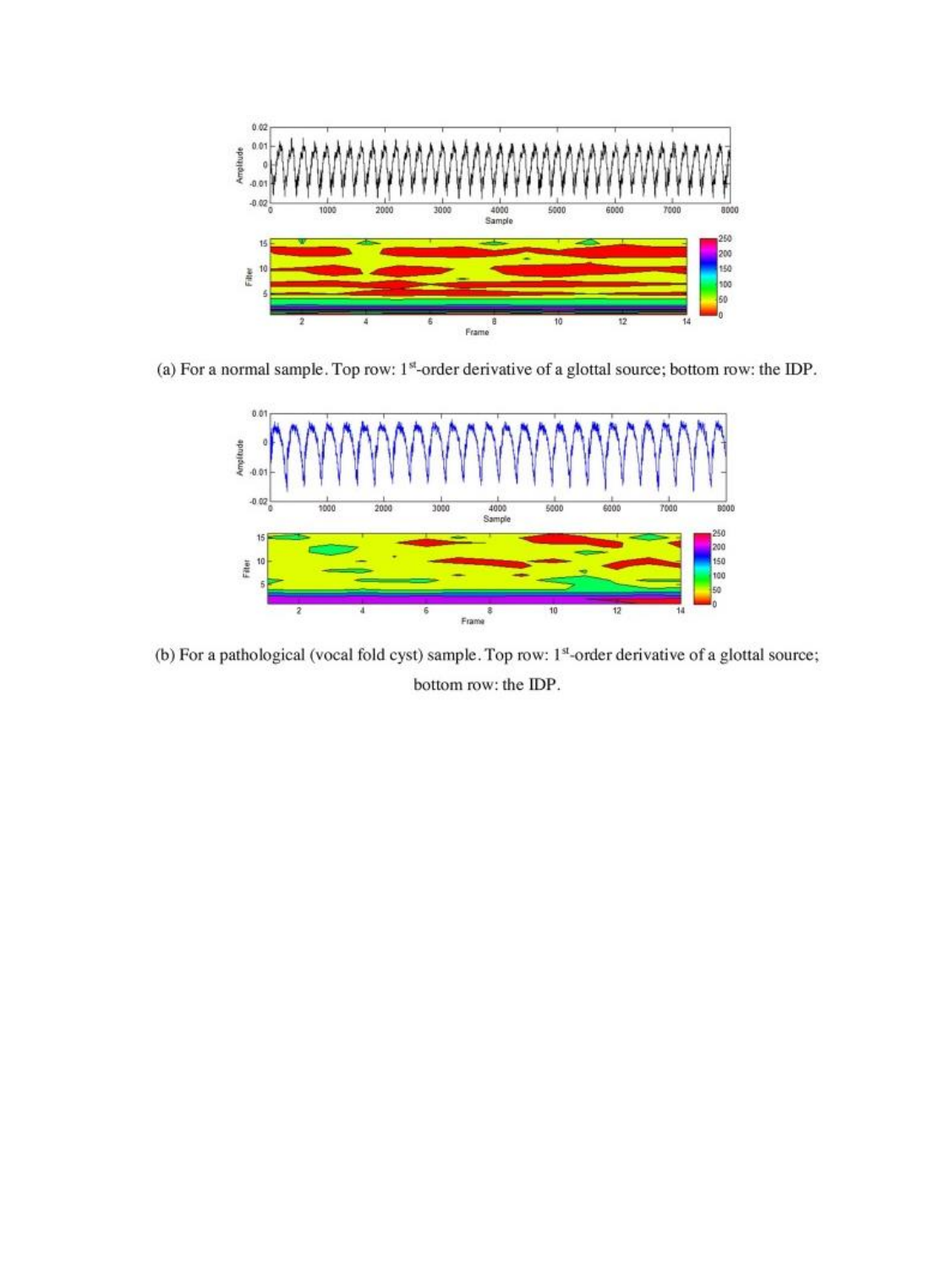

(c) For a pathological (vocal fold polyp) sample. Top row: 1<sup>st</sup>-order derivative of a glottal source; bottom row: the IDP.



(d) For a pathological (vocal fold paralysis) sample. Top row:  $1<sup>st</sup>$ -order derivative of a glottal source; bottom row: the IDP.



## <span id="page-11-0"></span>**3. EXPERIMENT**

## **3.1Database**

Three databases were used for the experiments to evaluate the robustness of the proposed method. The databases are the MEEI database, Saarbruecken Voice Database (SVD) [\[22\],](#page-23-8) and Arabic Voice Pathology Database (AVPD). The speakers in MEEI database samples are native English, those in SVD are native German, while those in AVPD are native Arabs. Only sustained vowel/a/samples were used. Three pathologies, which are vocal folds cysts, unilateral vocal fold paralysis, and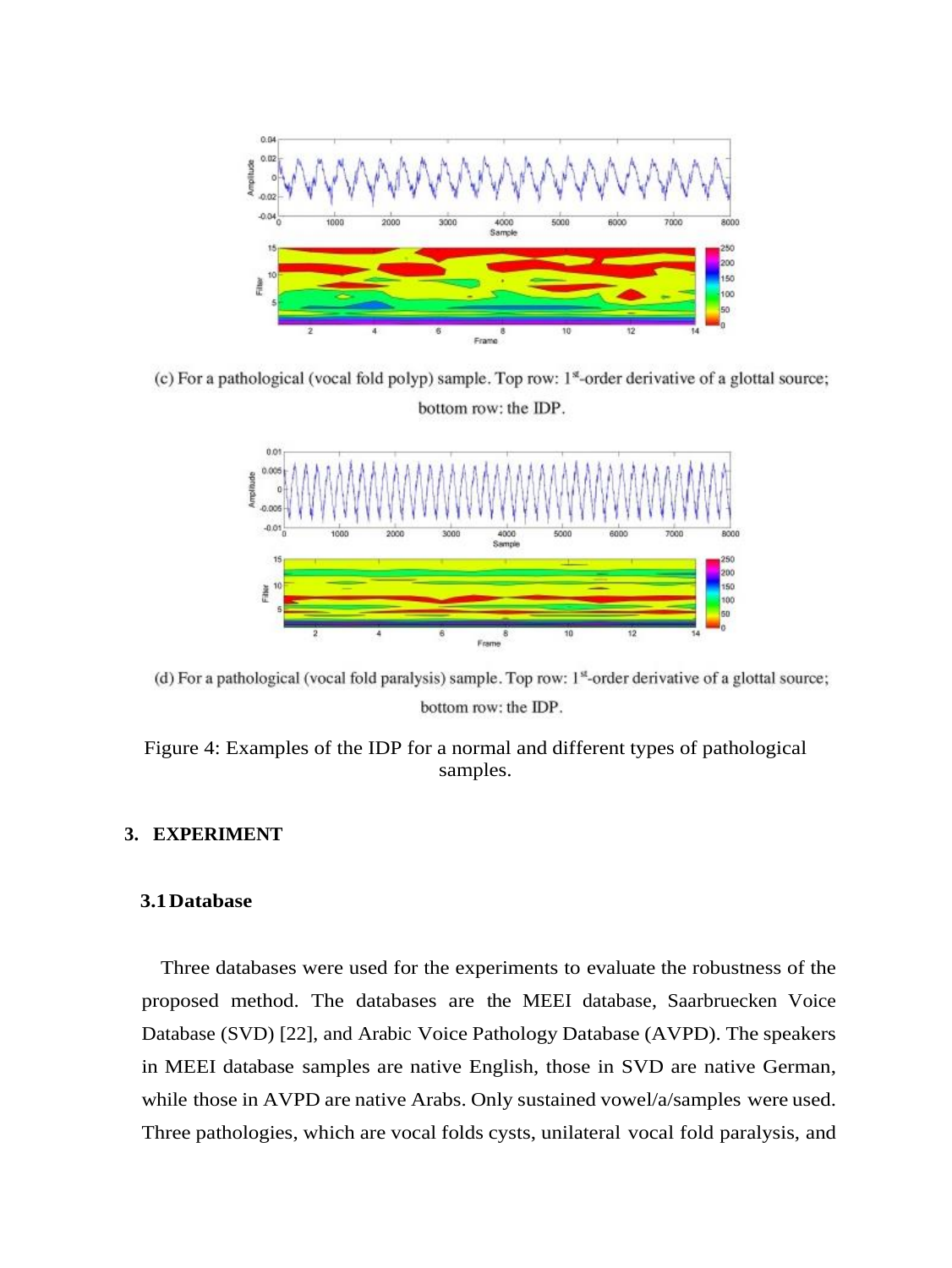vocal fold polyp, are chosen because these three are common in all the three databases. The number of samples and the gender distribution are given in [Table](#page-8-0) [1.](#page-8-0) All the files, where necessary, were downsampled to have a uniform sampling frequency of 25 KHz.

We chose the MEEI database, because it is the most commonly used database in voice pathology detection research despite its several limitations. The SVD is a freely downloadable database [22]. It has been recorded by the Institute of Phonetics of Saarland University in Germany. This database contains sustained vowels /a/, /i/ and /u/ with different intonations, normal, low, high and low-high-low, spoken by a large number of normal persons and patients having voice pathology. Very few studies of voice pathology detection have been done on this database [23].

Table 1: Normal and pathological samples (No. of Male speakers + No. of Female Speakers) from three different databases.

| Database    | Normal              | Pathological |                    |             |       |  |  |
|-------------|---------------------|--------------|--------------------|-------------|-------|--|--|
|             |                     | Cysts        | Paralysis          | Polyp       | Total |  |  |
| <b>AVPD</b> | $118(93 + 25)$      | $13(7+6)$    | $32(16+16)$        | $30(14+16)$ | 75    |  |  |
| <b>MEEI</b> | $53(21+32)$         | $10(6 + 4)$  | $70(38 + 32)$      | $15(8+7)$   | 95    |  |  |
| <b>SVD</b>  | $262(137 +$<br>125) | $6(5+1)$     | $194(121 +$<br>73) | $44(19+25)$ | 244   |  |  |

#### *3.1.1 Arabic Voice Pathology Database (AVPD)*

The MEEI database has a limitation in the sense that the pathological samples and the normal samples were recorded in two different environments. Therefore, in the experiment with the MEEI database, it is not clear whether the system detects pathology or environment. With the support of National Plans for Science and Technology (NPST), Saudi Arabia, we started to develop AVPD that contains samples of sustained vowels, Arabic digits, some common words, and paragraphs. The selected text covers all Arabic phonemes. All speakers record three utterances of each vowel  $\alpha$ ,  $\alpha$ ,  $\alpha$  and  $\alpha$ , while isolated words and continuous speech are recorded once to avoid making a burden on patients. All the speakers were clinically assessed. In case of pathology, the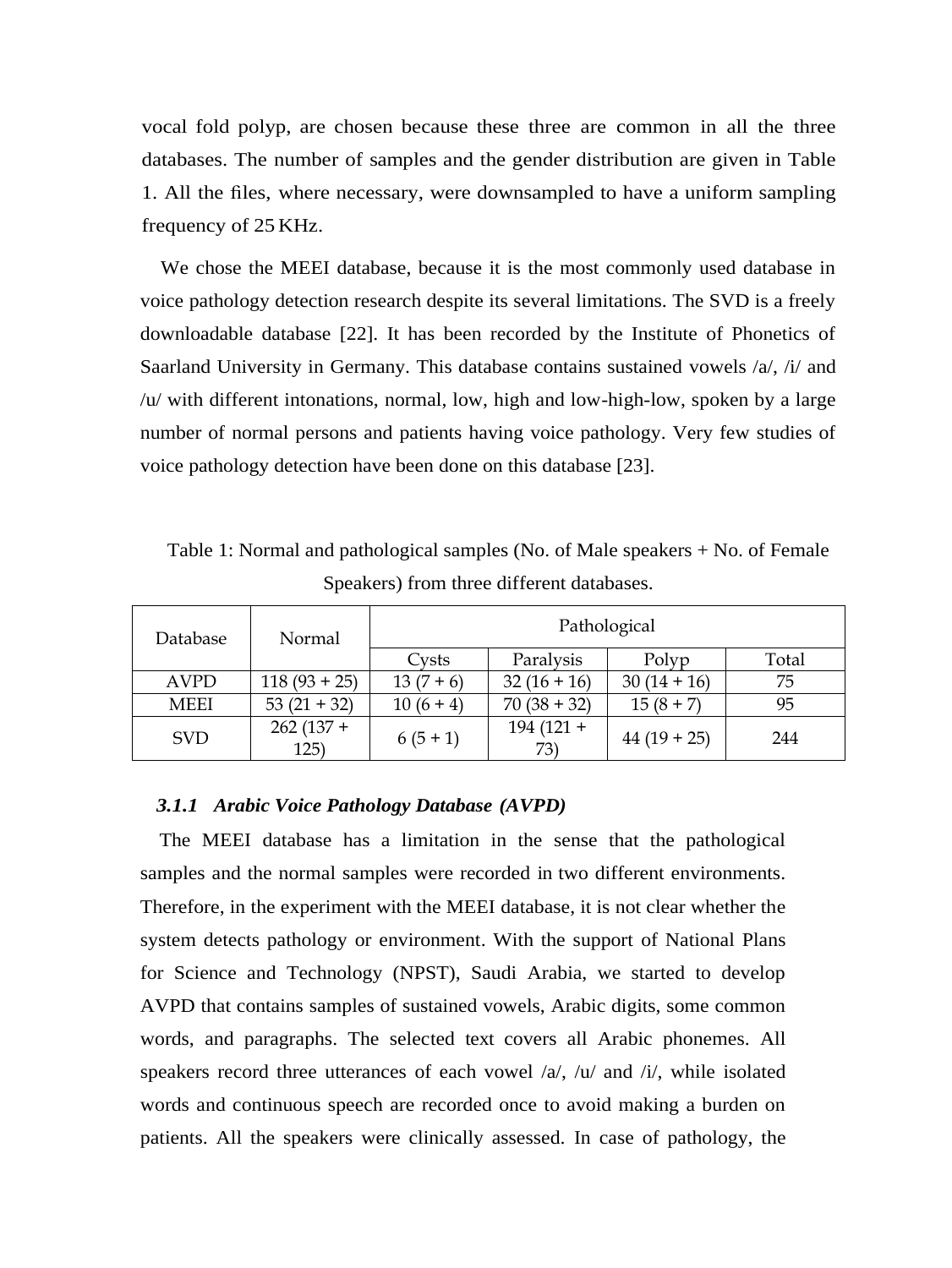perceptual severity of voice disorders was rated on a scale of 1–3, where 3 represents the most severe case. This severity rating was associated to each sample naming upon consensus of a panel of three expert medical doctors. A total of five types of vocal folds pathologies were considered including sulcus, nodules, polyp, cyst, and paralysis The samples were collected in different sessions at Communication and Swallowing Disorders Unit, King AbdulAziz University Hospital, King Saud University, Riyadh, Saudi Arabia, by experienced phoniatricians in a sound-treated room using a standardized recording protocol. The sampling frequency is 50 KHz (which we downsampled to recorded by using Kay Pentax computerized speech lab (CSL Model 4300). The AVPD will be made publicly available by the end of 2015.

#### **3.2 Classification**

For detection and classification, the SVM with radial basis function (RBF) as a kernel was used [24]. There are several advantages of the SVM such as (1) it can provide a good out-of-sample generalization, if the parameters are properly chosen, (2) it can produce a unique solution, unlike neural networks, because the optimality problem is convex, and (3) with the help of kernels, it can achieve the flexibility of the form of the threshold separating the classes. Moreover, the SVM has been extensively utilized in voice pathology detection research [4], [6], [8], [26], [28], [33]. As the principle of SVM is heavily discussed in the literature, we do not provide the details of it in this paper. The RBF was used because it has less restriction than other kernels and is more general than the linear kernels. For a single database experiment, five-fold cross validation approach was utilized, where there was no overlap between training and testing samples in a fold. In the five-fold crossvalidation, the normal samples and the pathological samples are randomly divided into five equal groups each. In each iteration, four groups each from the normal and the pathological samples are used for training, while the remaining samples are used for testing. Therefore, at the end of five iterations, all the five groups are tested. The optimization parameter (C) and the kernel parameter  $(\gamma)$  were selected by using an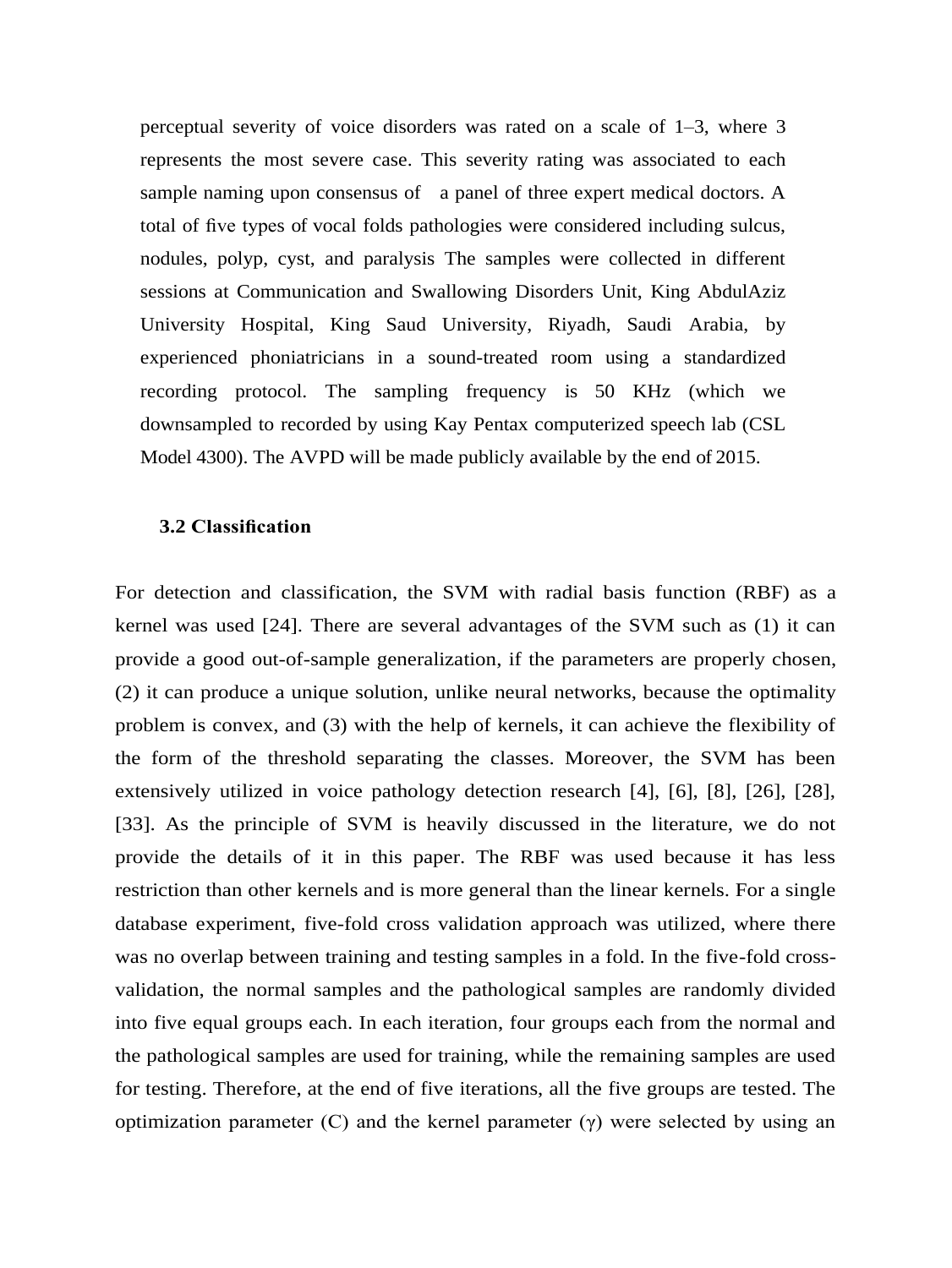extensive grid search on training samples. The average values of C and  $\gamma$  in our experiments were 2.5 and 0.192, respectively. The overall accuracy (ACC), sensitivity (SN), specificity (SP), and area under the receiver operating characteristic curve (AUC) were obtained by averaging over five folds. For cross-database experiments, there was no fold, because training and testing samples were from different databases. In case of classification experiments, one-versus-rest approach was utilized. As we are using frame level features, the decision on a file is taken based on the majority frames. For example, if the majority of frames in a voice signal are classified as normal, the voice signal is classified as normal.

## **3.3. Results**

#### **3.3.1. Pathology detection**

The results on the pathology detection are given in Table 2. The proposed method is compared with 12 MFCC features plus their velocity coefficients [1], [25], and 22 MDVP parameters [26]. From the table, we see that the proposed IDP based method outperforms the other two in all the three databases. In case of SVD and AVPD, the improvement of the proposed method is significant. The proposed method achieves average accuracies of 99.2%, 93.2%, and 91.5% by using MEEI database, SVD, and AVPD, respectively (confidence interval 95%,  $\alpha = 0.05$ ). Table 3 shows the detection accuracies in cross-database experiments. There were nine experiments for each of the methods. Six experiments were with one database training and another database testing, while the remaining three were with two databases training and the third database testing. From Table 3, we find that training with MEEI database does not provide a good result, because the system is not well trained for normal and pathology for their different recording environments. The proposed method achieves a good detection accuracy when the system was trained with SVD or AVPD. When the system was trained with two databases, the accuracy of the proposed method goes past 87% in all the three cases; however, those for the other two methods are still below 77%.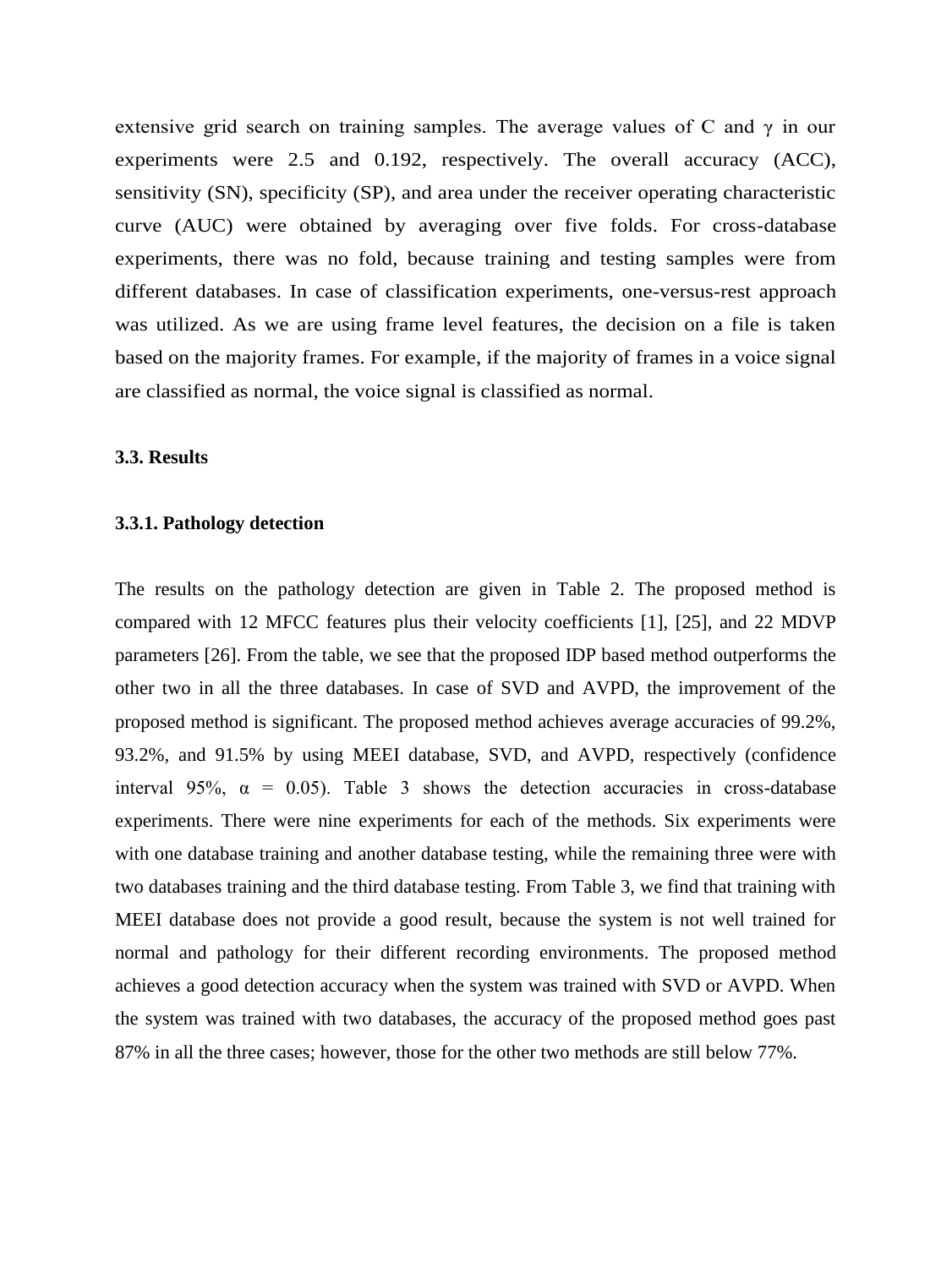| Database    | Methods            | % $ACC \pm sd$  | %SN  | %SP  | <b>AUC</b> |
|-------------|--------------------|-----------------|------|------|------------|
| <b>MEEI</b> | Proposed           | $99.4 \pm 0.02$ | 99.4 | 98.9 | 0.99       |
|             | MFCC 24            | $97.6 \pm 0.19$ | 96.2 | 92.1 | 0.95       |
|             | MDVP <sub>22</sub> | $84.3 \pm 1.23$ | 83.2 | 65.2 | 0.85       |
|             |                    |                 |      |      |            |
| <b>SVD</b>  | Proposed           | $93.2 \pm 0.01$ | 94.3 | 92.3 | 0.94       |
|             | MFCC 24            | $75.4 \pm 0.12$ | 74.5 | 76.1 | 0.76       |
|             | MDVP <sub>22</sub> | $77.5 \pm 0.78$ | 72.1 | 82.4 | 0.78       |
|             |                    |                 |      |      |            |
| <b>AVPD</b> | Proposed           | $91.5 \pm 0.09$ | 92.2 | 91.1 | 0.92       |
|             | MFCC 24            | $80.6 \pm 1.43$ | 79.1 | 81.2 | 0.81       |
|             | MDVP <sub>22</sub> | $79.6 \pm 2.21$ | 72.6 | 84.2 | 0.80       |

Table 2. Results of pathology detection (95% confidence interval). (sd, standard deviation).

Table 3. Pathology detection accuracies (%) using cross-database (95% confidence interval).

|          |                    | Testing                  |                          |                          |                          |                          |                          |                          |                   |                          |
|----------|--------------------|--------------------------|--------------------------|--------------------------|--------------------------|--------------------------|--------------------------|--------------------------|-------------------|--------------------------|
|          |                    | <b>MEEI</b>              |                          | <b>SVD</b>               |                          |                          | <b>AVPD</b>              |                          |                   |                          |
|          |                    | Proposed                 | <b>MFCC</b><br>24        | <b>MDVP</b><br>22        | Proposed                 | <b>MFCC</b><br>24        | <b>MDVP</b><br>22        | Proposed                 | <b>MFCC</b><br>24 | <b>MDVP</b><br>22        |
| Training | <b>MEEI</b><br>(1) |                          | $\overline{\phantom{0}}$ | $\overline{\phantom{0}}$ | 67.3                     | 57.1                     | 48.2                     | 63.1                     | 53.1              | 45.2                     |
|          | SVD(2)             | 84.7                     | 74.3                     | 75.3                     | $\overline{\phantom{0}}$ |                          | $\overline{\phantom{0}}$ | 88.3                     | 75.3              | 74.5                     |
|          | <b>AVPD</b><br>(3) | 78.4                     | 64.3                     | 62.1                     | 80.5                     | 71.2                     | 63.7                     | $\overline{\phantom{0}}$ |                   | $\overline{\phantom{0}}$ |
|          | $(1) + (2)$        | $\overline{\phantom{m}}$ | $\overline{\phantom{0}}$ |                          |                          |                          | $\overline{\phantom{0}}$ | 87.8                     | 76.9              | 72.4                     |
|          | $(2)+(3)$          | 88.5                     | 73.1                     | 70.8                     | $\overline{\phantom{0}}$ | $\overline{\phantom{0}}$ | $\overline{\phantom{0}}$ | $\overline{\phantom{0}}$ | –                 | $\overline{\phantom{0}}$ |
|          | $(1) + (3)$        | $\overline{\phantom{0}}$ | $\overline{\phantom{0}}$ | $\overline{\phantom{0}}$ | 88.1                     | 75.6                     | 73.1                     | $\overline{\phantom{0}}$ | –                 | $\overline{\phantom{0}}$ |

We also performed experiments with a larger subset of MEEI and compared the performances of some state-of-the-art methods. The subset contains samples from 53 normal speakers and 173 pathological speakers (70 male and 103 female). The names of the 173 files are listed in [27]. The same subset was used in the experiments of [1], [6], [28]. In [28], the authors used MFCC and some complexity measures and noise parameters as features. The accuracies of the methods are shown in Table 4. From the table, we find that the proposed method outperforms the three other methods using MEEI subset.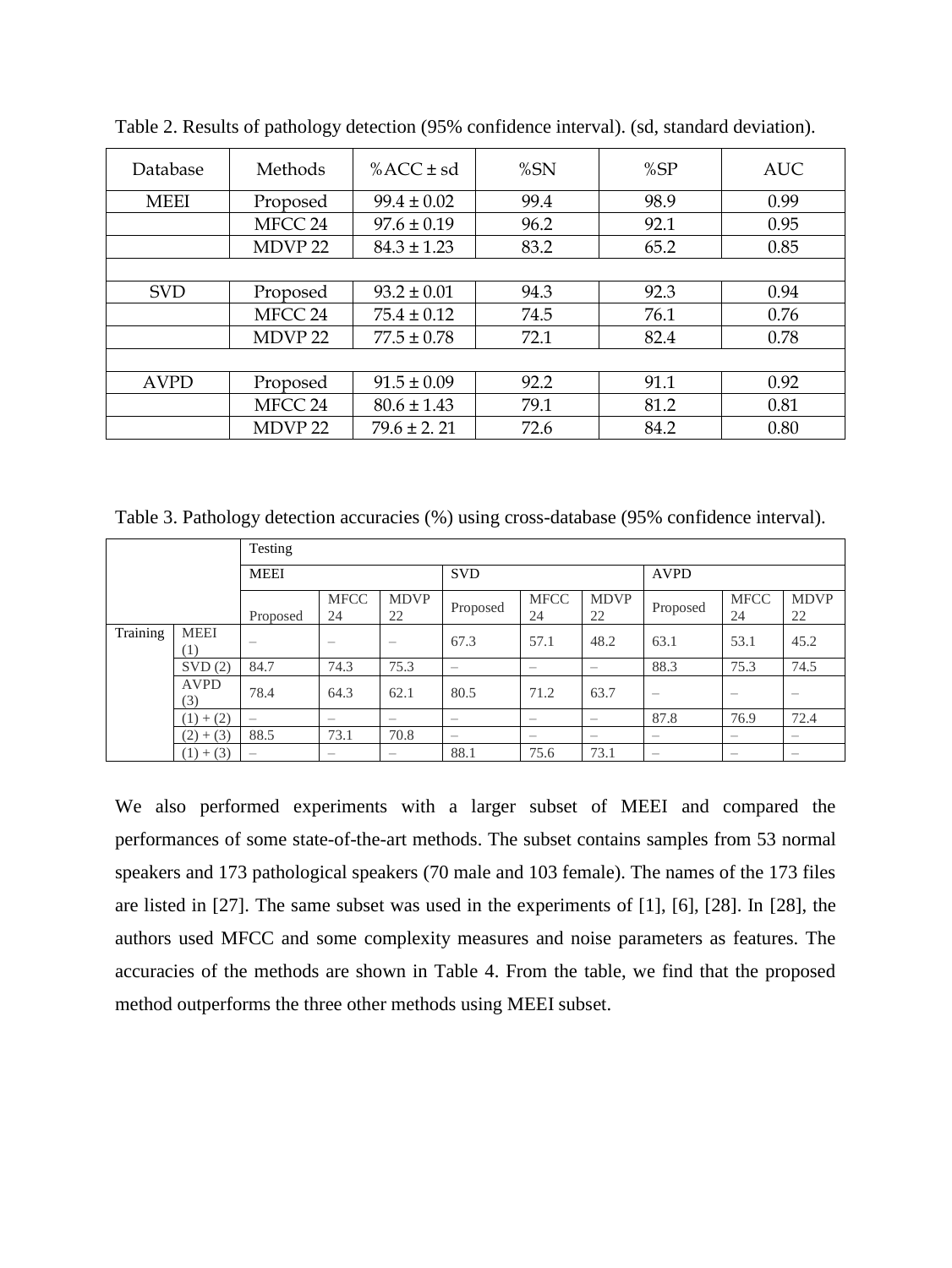Table 4. Accuracies (%) of the methods using MEEI subset (53 normal and 173 pathological).

| <b>Proposed</b> | Method in [1] | Method in [6] | Method in [28] |
|-----------------|---------------|---------------|----------------|
| 99.38           | 94.07         | 94.1          | 98.23          |

To investigate the influence of the time duration in pathology detection, we performed an experiment, where all the samples the MEEI subset (53 normal and 173 pathological) were set to have the same length. In this way, all the samples had length of 0.9 s; any sample having more than 0.9 s of length were reduced to first 0.9 s by truncating the rest. In the experiment, we did not notice a significant change in the detection accuracy; we found the detection accuracy of 99.30%, which is very close to 99.38% obtained by keeping the samples in their original lengths (see Table 4).

We performed another set of experiments to investigate the influence of using glottal excitation source in the proposed method. In this case, we omitted the block 'inverse filtering' in Fig. 1; so, we applied the 'first-order derivative' directly on the input voice. All other parameters remained the same. Table 5 shows the accuracies of the method in the three databases. From the results, we find that the proposed method applied on the glottal excitation source rather than applied directly on the input voice has a positive effect in the detection of vocal fold pathology.

Table 5. Accuracy  $(\%)$  ± standard deviation of the proposed method with and without using 'inverse filtering' in the three databases.

| Proposed Method              | <b>MEEI</b>     | <b>SVD</b>      | <b>AVPD</b>     |  |
|------------------------------|-----------------|-----------------|-----------------|--|
| With inverse<br>filtering    | $99.4 \pm 0.02$ | $93.2 \pm 0.01$ | $91.5 \pm 0.09$ |  |
| Without inverse<br>filtering | $99.1 \pm 0.02$ | $92.4 \pm 0.02$ | $90.2 \pm 0.10$ |  |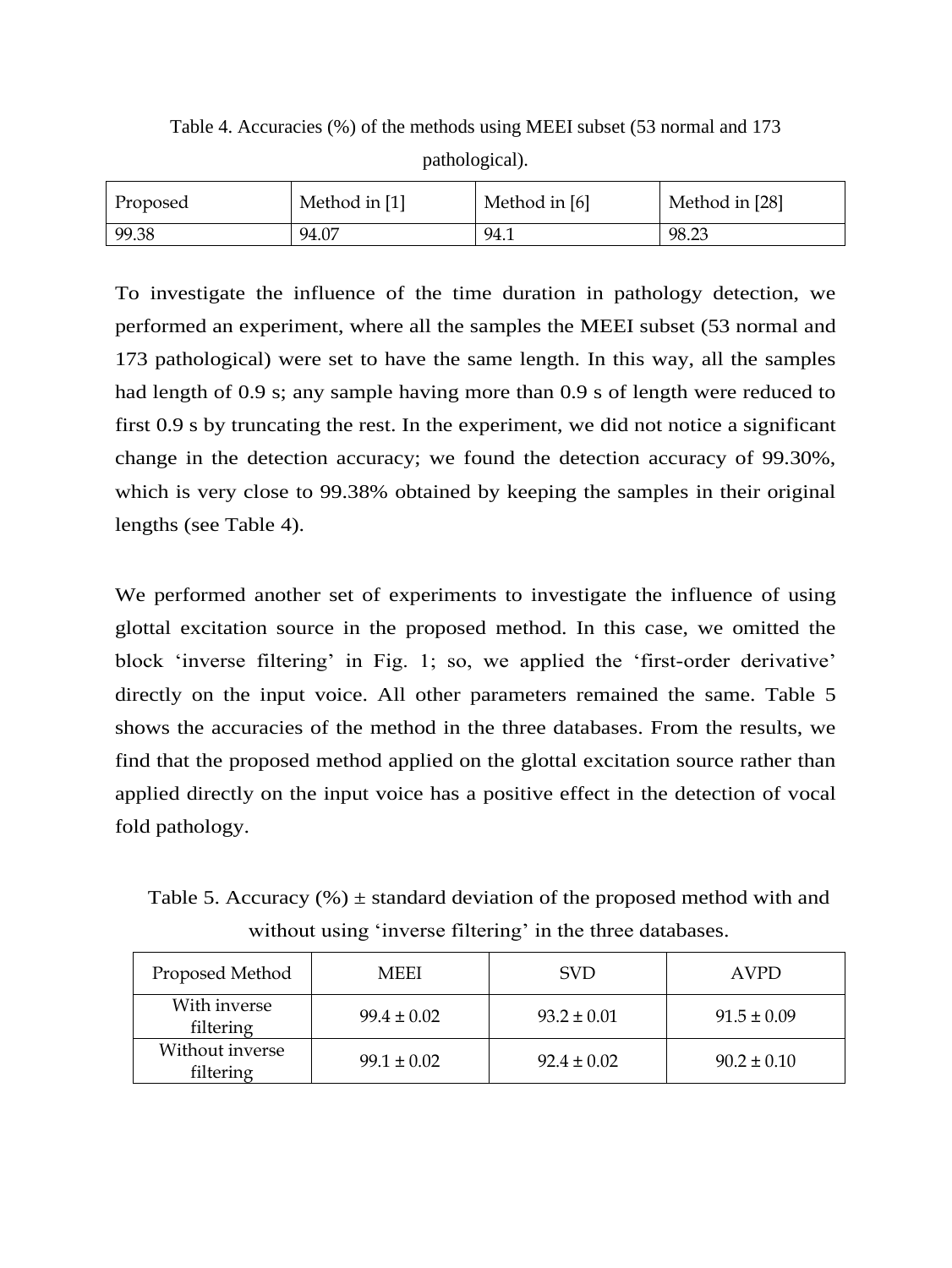### **3.3.2. Pathology classification**

Fig. 5 shows the classification accuracies of the methods when the same database was used for training and testing, but the samples were not overlapped between training and testing in an iteration. The proposed method achieves the best accuracy with the SVD; cyst has the highest accuracy, followed by paralysis and polyp. In all three databases and all the three pathological cases, the proposed method performs far better than the other two methods (significant at 95% confidence interval). The IDP-based method gives 98.2%, 95.3%, and 94.2% accuracies for cyst, paralysis, and polyp, respectively, when the AVPD was used. Table 6 shows a confusion matrix of the proposed method. From the confusion matrix, we find that cyst and polyp were confused between each other by the system, while paralysis were equally confused with cyst and polyp.



Fig. 5. Voice pathology classification accuracy (%) of the methods using the same database training and testing (samples are not overlapped between training and testing in the same iteration).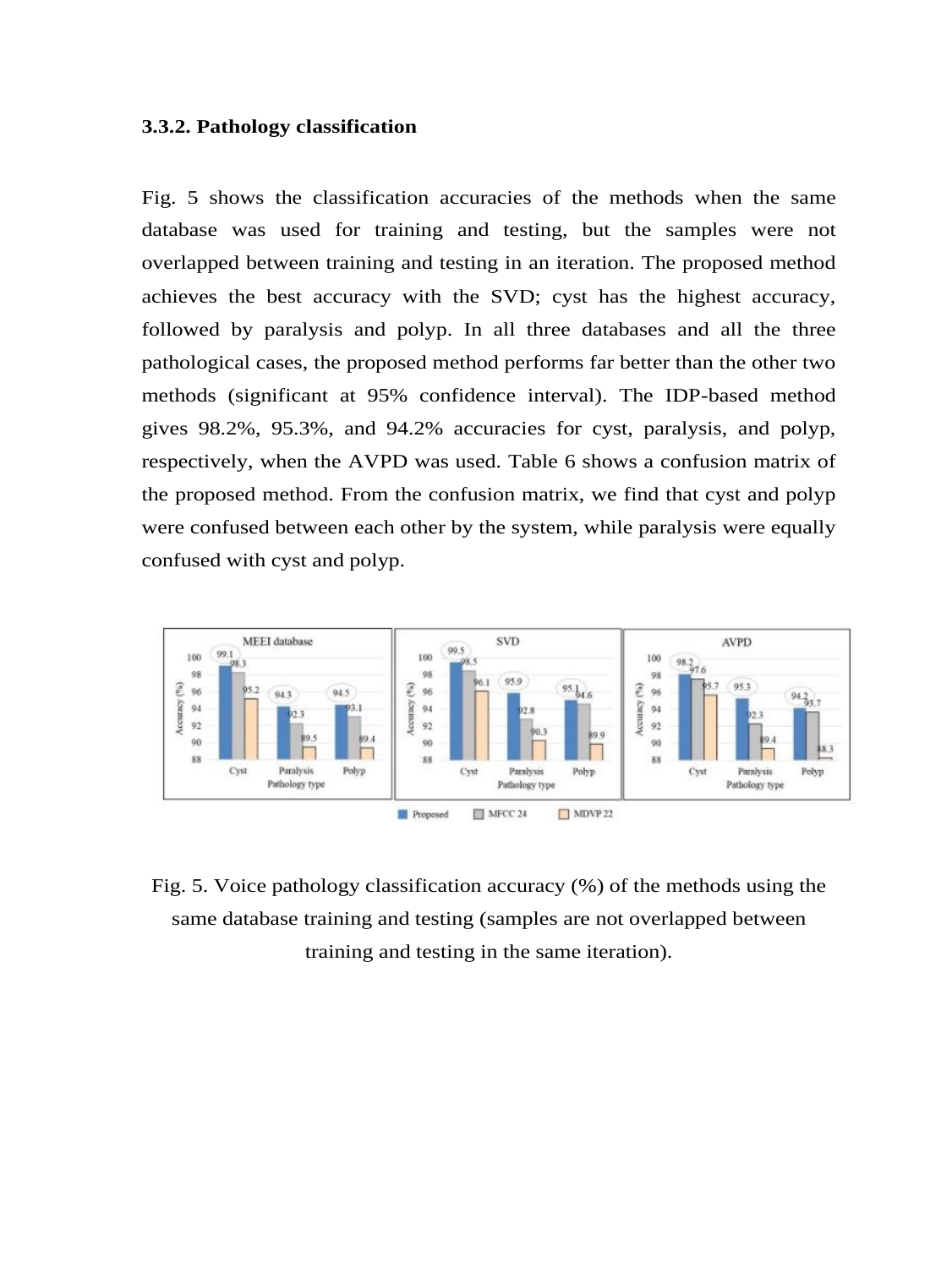|                      | <b>MEEI</b> |           |       | <b>SVD</b> |           |       | <b>AVPD</b> |           |       |
|----------------------|-------------|-----------|-------|------------|-----------|-------|-------------|-----------|-------|
| Output $\rightarrow$ | Cyst        | Paralysis | Polyp | Cyst       | Paralysis | Polyp | Cyst        | Paralysis | Polyp |
| Input $\downarrow$   |             |           |       |            |           |       |             |           |       |
| Cyst                 | 99.1        |           | 0.9   | 99.5       | $\cup$    | 0.5   | 98.2        | 0.4       | 1.4   |
| Paralysis            | 2.6         | 94.3      | 3.1   | 3.4        | 95.9      | 0.7   | 1.4         | 95.3      | 3.3   |
| Polyp                | 3.9         | 1.6       | 94.5  | 4.3        | 0.6       | 95.1  | 3.0         | 2.8       | 94.2  |

Table 6. Confusion matrix of the proposed method for voice pathology classification.

Fig. 6 shows the classification accuracies of the methods when the two databases' samples were used for training and the third for training. The objective of this type of experiments is to verify if the methods can really perform pathology classification irrespective to recording place, setup, speakers' native language dependency, etc. The classification accuracy of the proposed method never drops below 80% (confidence interval = 95%) in any of the experiments or in any pathological case. This can definitely prove the robustness of the method considering the fact that the training and the testing datasets are different. The other two methods' accuracies are relatively low, mostly below 80%.



Fig. 6. Voice pathology classification accuracy (%) of the methods using two databases training and the third database testing.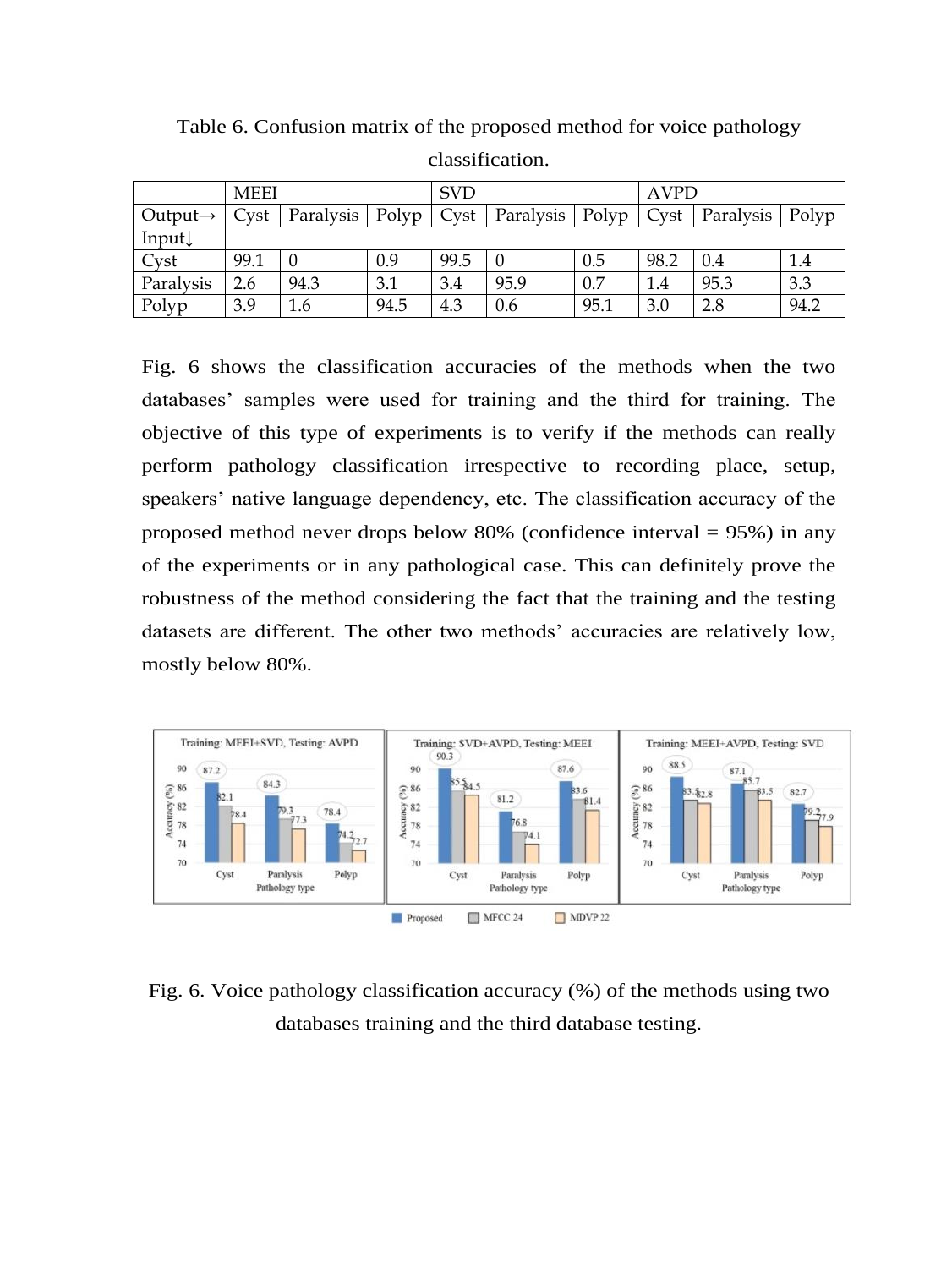#### **4. Discussion**

An automatic voice pathology detection and classification based on the IDP on the first derivative of the glottal source excitation signal is proposed. First, the glottal source signal is separated from the voice signal by an iterative method, because the glottal source signal can give a clue whether the voice is normal or pathologic. The irregularity of the vocal folds vibration caused by different pathologies produces some weak signals that are associated to the glottal source signal; otherwise, a normal voice produces a fine regular pattern. These weak signals are emphasized by taking the first-order derivative of the glottal source signal. The 2-nd order IDP is calculated on the Mel-spectrogram of the first-order derivative signal. The IDP encodes the relationship along temporal, rising temporal-frequency, frequency, and falling temporal-frequency patterns.

Qiu et al. discovered that some neurons in the primary auditory cortex of mammals are driven to spectro-temporal patterns [34]. Conventional features like MFCC fails to incorporate spectro-temporal pattern in the same coefficient. Therefore, we need directional derivative that can encode changes along both spectral and temporal domain. A first-order derivative [18], [20] operators can detect the change; however, we need a huge number of features to cover the major directions. The IDP not only uses second-order derivatives, but also encodes all the directions into a compact one. Vocal folds' vibration depends on several factors such as mucus present on the vocal folds tissue, stiffness, tension, muscles in the larynx, closing and opening of the folds, etc. These factors are affected differently for various voice pathologies due to the position and the size of the pathologies. Therefore, the vibration varies from one type of pathology to another. This vibration produces glottal source excitation frequencies, and these frequencies are enhanced by a second-order derivative operator, such as the IDP.

The proposed method was evaluated in three different databases, namely,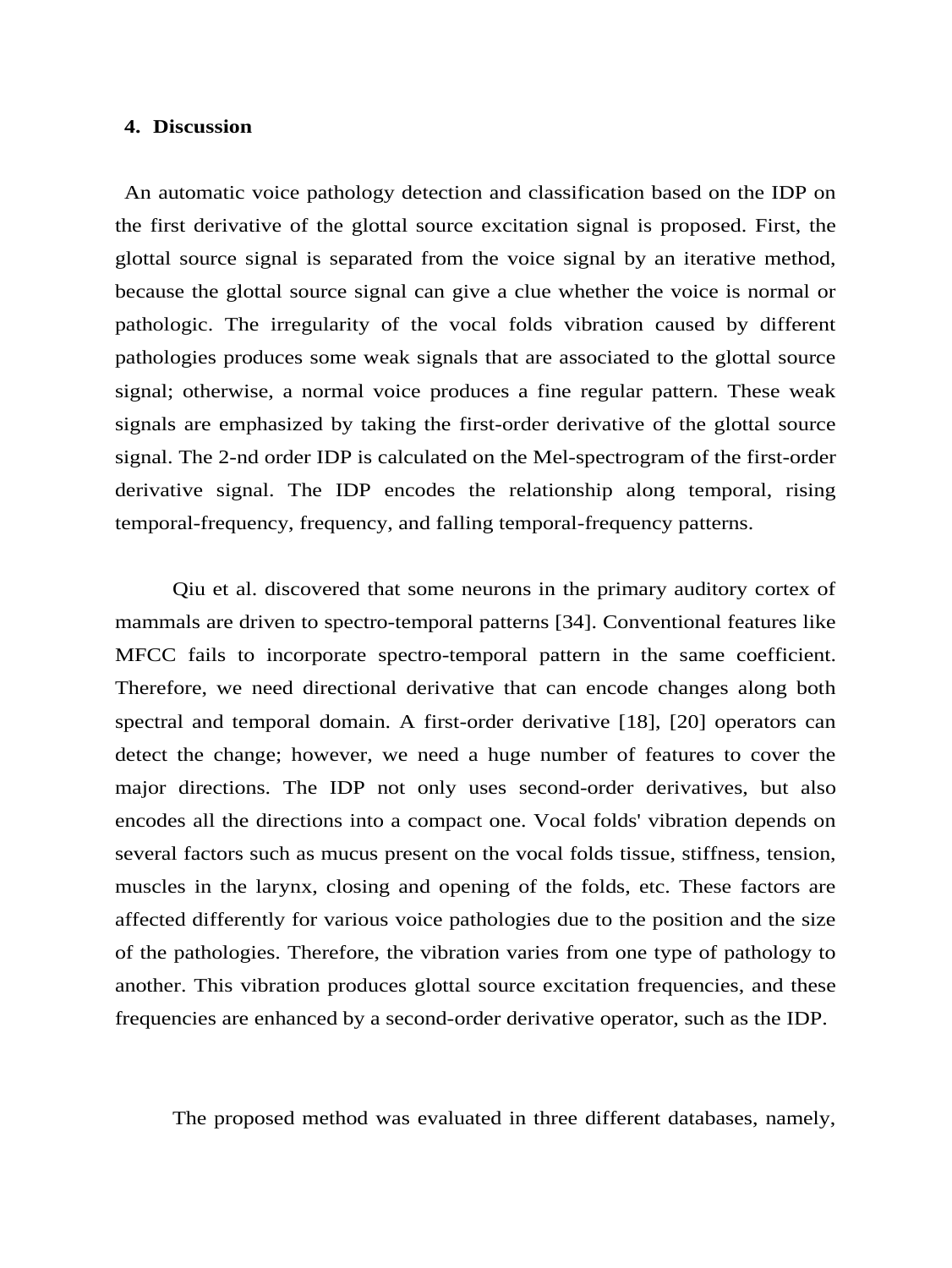the MEEI database, the SVD, and the AVPD. First, the method was tested on each database separately, and compared with two other methods. In the MEEI database, the proposed method achieved 99.4% detection accuracy, while in the SVD and the AVPD it gained accuracy of 93.2% and 91.5%, respectively. These accuracies are far better than the accuracies obtained by the two other methods. In terms of classification accuracy, the proposed method achieved around 99% accuracy in case of cyst, and between 94% and 96% accuracy in case of paralysis and polyp. In the experiments, we observed that the frequency information between 3 kHz and 5 kHz in case of cyst is different than that in case of paralysis and polyp.

In order to verify the robustness of the proposed method irrespective of the recording environments, speakers' native languages, etc., we performed the inter database experiments, where the training and the testing databases were different. When training with the MEEI database, and testing with another database, the performance is low; this is due to the confusion of the classifier whether the trained models are for normal/pathology or different environments. The performance is increased when two databases were used for training and the third database for testing. In all the cases, the proposed method outperformed the other two methods. We chose only three types of pathologies because these three are common in all the three databases.

There are perceptual characteristics for each voice disorders; some of these characteristics overlap, however, others are more specific for certain disorders. For example, the dysphonia in vocal fold paralysis (unilateral) is characterized mainly by weak and breathy voice character due to incomplete glottis closure during phonation, also diplophonia (double pitch) could be there as the two vocal folds are vibrating in a different rate. Polyp and cyst share almost the same voice characteristics of dysphonia including strained voice character, intermittent voice breaks, and sometimes diplophonia due to mass-difference of the vibrating vocal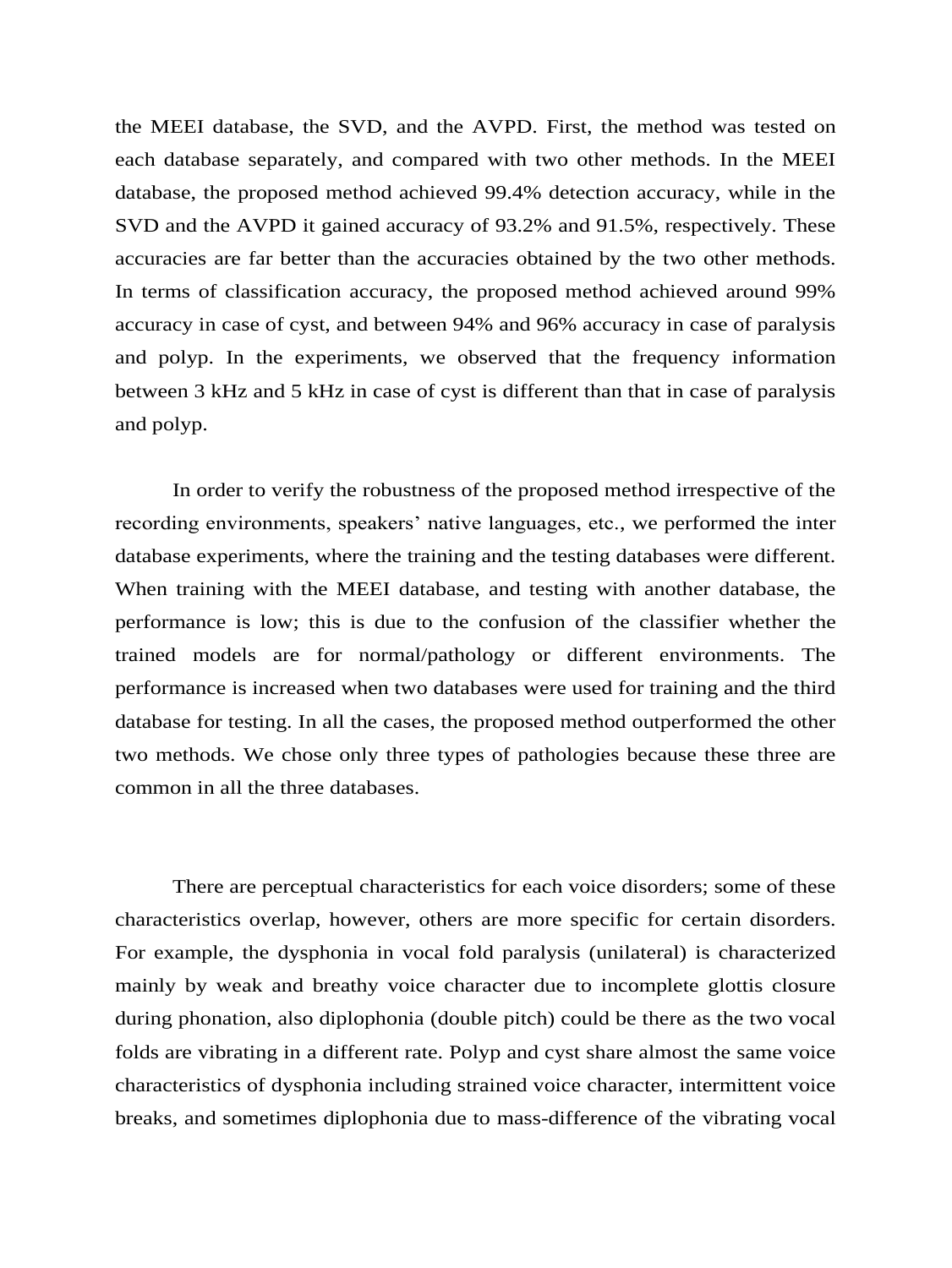folds. Despite this, a trained clinician can distinguish between cyst and polyp by perceptually measuring the hoarseness and poor voice quality. On the contrary, as an automated method is not as intelligent as a human, there are some confusions between cyst and polyp pathologies in the proposed method (see Table 6); however, this amount of confusion is small (3%–4%), because, we believe, the proposed features are highly discriminative.

To visualize the distinguishing capability between normal and pathological samples, and between different types of pathological samples, of the proposed features, we draw some examples in Fig. 4. We showed that different pathologies contribute differently in different frequency bands. Due to the position and the shape of the pathologies, and the presence of mucus, tension, and various stiffness of the vocal folds, the opening and closing of the vocal folds show different behavior during the vibration, and therefore produce different frequencies in the output [36]. These frequencies are captured in different filters. A more in-depth investigation on why a particular pathology affects a specific frequency region is needed, and this will be one of our future works.

To the best of our knowledge, this is the first study of multi-database experiments for detection and classification. In [8], the authors experimented with two databases (cross-database) for pathology detection only; however, to do so, they had to normalize the features, which resulted in performance degradation in a single database experiment. In our proposed method, we use derivatives that eliminate the need for normalization.

#### **5. Conclusion**

A voice pathology detection and classification method based on IDP of the glottal source was proposed. The method was compared with conventional MFCC and MDVP parameters in three different databases. The proposed method outperformed the other two in all the experiments. In cross-database experiments,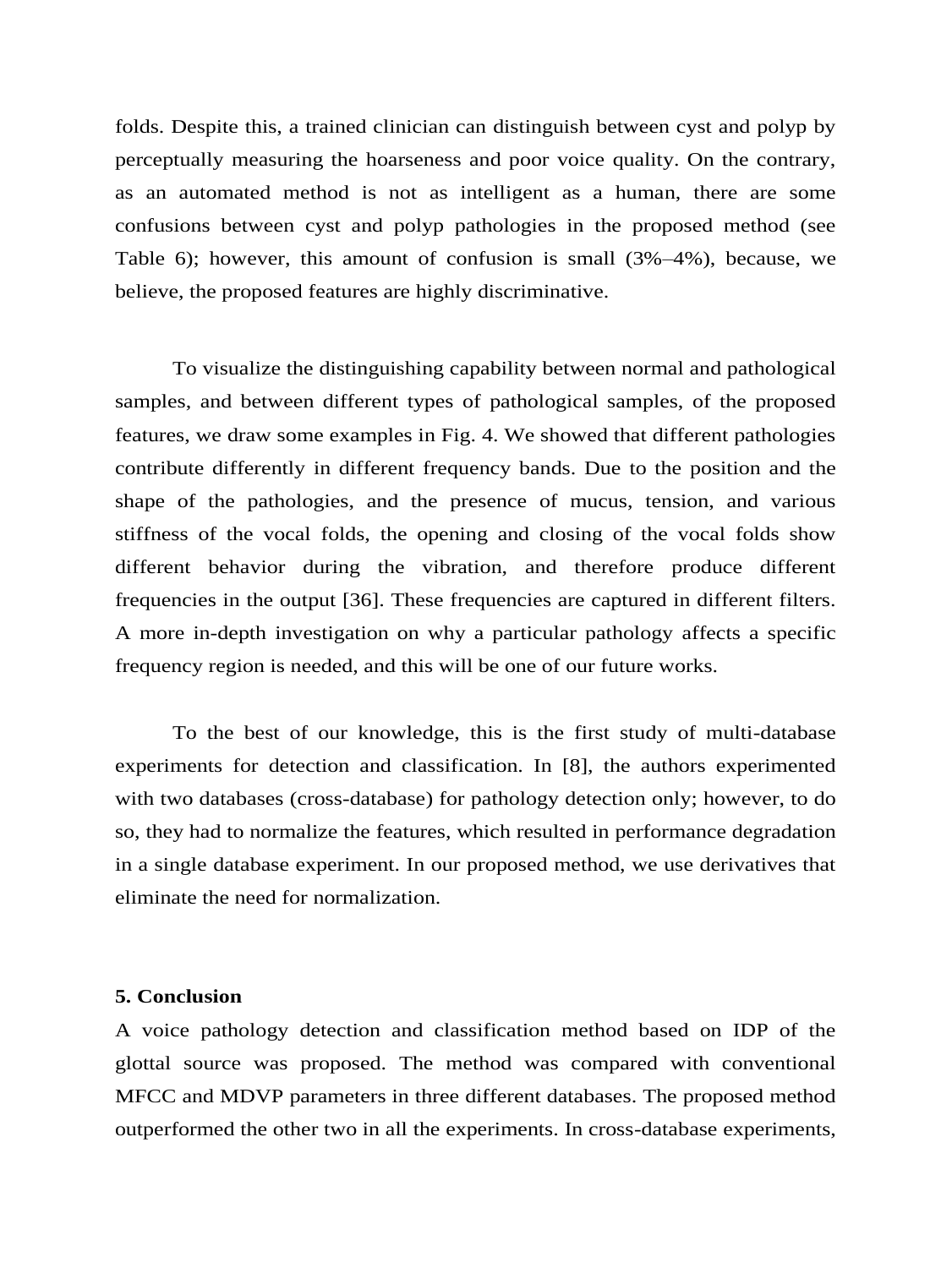the accuracies reached up to 88.5% for detection and 90.3% for classification. So, the proposed method is to some extent database independent. The proposed work will be extended to encode higher order derivative information to improve the performance in a future study. We will also dig more on the performance comparison based on severity level (AVPD has severity information associated to each sample).

#### **Acknowledgment**

This project was funded by the National Plan for Science, Technology and Innovation (MAARIFAH), King Abdulaziz City for Science and Technology, Kingdom of Saudi Arabia, Award Number (12-MED-2474-02).

## **References**

- [1] [J.I. Godino-Llorente, P. Gomes-Vilda, M. Blanco-Velasco, Dimensionality](http://refhub.elsevier.com/S1746-8094(16)30097-0/sbref0005) [reduction of a pathological voice quality assessment system based on](http://refhub.elsevier.com/S1746-8094(16)30097-0/sbref0005) [Gaussian](http://refhub.elsevier.com/S1746-8094(16)30097-0/sbref0005) [mixture](http://refhub.elsevier.com/S1746-8094(16)30097-0/sbref0005) [models](http://refhub.elsevier.com/S1746-8094(16)30097-0/sbref0005) [and](http://refhub.elsevier.com/S1746-8094(16)30097-0/sbref0005) [short-term](http://refhub.elsevier.com/S1746-8094(16)30097-0/sbref0005) [cepstral](http://refhub.elsevier.com/S1746-8094(16)30097-0/sbref0005) [parameters,](http://refhub.elsevier.com/S1746-8094(16)30097-0/sbref0005) [IEEE](http://refhub.elsevier.com/S1746-8094(16)30097-0/sbref0005) [Trans.](http://refhub.elsevier.com/S1746-8094(16)30097-0/sbref0005) [Biomed. Eng. 53 \(October](http://refhub.elsevier.com/S1746-8094(16)30097-0/sbref0005) [\(10\)\) \(2006\)](http://refhub.elsevier.com/S1746-8094(16)30097-0/sbref0005) [1943–1953.](http://refhub.elsevier.com/S1746-8094(16)30097-0/sbref0005)
- [2] M. Shamim Hossain, G. Muhammad, Cloud-assisted speech and face recognition framework for health monitoring, Mob. Netw. Appl. 20 (3) (2015) 391–399, [http://dx.doi.org/10.1007/s11036-015-0586-3.](http://dx.doi.org/10.1007/s11036-015-0586-3)
- [3] Kay Elemetrics, Multi-Dimensional Voice Program (MDVP) [Computer Program] (2012).
- [4] [G. Muhammad, M. Melhem, Pathological voice detection and binary](http://refhub.elsevier.com/S1746-8094(16)30097-0/sbref0020) [classification](http://refhub.elsevier.com/S1746-8094(16)30097-0/sbref0020) [using](http://refhub.elsevier.com/S1746-8094(16)30097-0/sbref0020) [MPEG-7](http://refhub.elsevier.com/S1746-8094(16)30097-0/sbref0020) [audio](http://refhub.elsevier.com/S1746-8094(16)30097-0/sbref0020) [features,](http://refhub.elsevier.com/S1746-8094(16)30097-0/sbref0020) [Biomed.](http://refhub.elsevier.com/S1746-8094(16)30097-0/sbref0020) [Signal](http://refhub.elsevier.com/S1746-8094(16)30097-0/sbref0020) [Process.](http://refhub.elsevier.com/S1746-8094(16)30097-0/sbref0020) [Controls](http://refhub.elsevier.com/S1746-8094(16)30097-0/sbref0020) [11 \(2014\)](http://refhub.elsevier.com/S1746-8094(16)30097-0/sbref0020) [1–9.](http://refhub.elsevier.com/S1746-8094(16)30097-0/sbref0020)
- [5] [Z. Ali, I. Elamvazuthi, M. Alsulaiman, G. Muhammad, Detection of voice](http://refhub.elsevier.com/S1746-8094(16)30097-0/sbref0025) [pathology](http://refhub.elsevier.com/S1746-8094(16)30097-0/sbref0025) [using](http://refhub.elsevier.com/S1746-8094(16)30097-0/sbref0025) [fractal](http://refhub.elsevier.com/S1746-8094(16)30097-0/sbref0025) [dimension](http://refhub.elsevier.com/S1746-8094(16)30097-0/sbref0025) [in](http://refhub.elsevier.com/S1746-8094(16)30097-0/sbref0025) [a](http://refhub.elsevier.com/S1746-8094(16)30097-0/sbref0025) [multiresolution](http://refhub.elsevier.com/S1746-8094(16)30097-0/sbref0025) [analysis](http://refhub.elsevier.com/S1746-8094(16)30097-0/sbref0025) [of](http://refhub.elsevier.com/S1746-8094(16)30097-0/sbref0025) [normal](http://refhub.elsevier.com/S1746-8094(16)30097-0/sbref0025) [and](http://refhub.elsevier.com/S1746-8094(16)30097-0/sbref0025) [disordered speech signals, J. Med. Syst. 40 \(20\) \(2016\), 10](http://refhub.elsevier.com/S1746-8094(16)30097-0/sbref0025) [pages.](http://refhub.elsevier.com/S1746-8094(16)30097-0/sbref0025)
- [6] [M.](http://refhub.elsevier.com/S1746-8094(16)30097-0/sbref0030) [Markaki,](http://refhub.elsevier.com/S1746-8094(16)30097-0/sbref0030) [Y.](http://refhub.elsevier.com/S1746-8094(16)30097-0/sbref0030) [Stylianou,](http://refhub.elsevier.com/S1746-8094(16)30097-0/sbref0030) [Voice](http://refhub.elsevier.com/S1746-8094(16)30097-0/sbref0030) [pathology](http://refhub.elsevier.com/S1746-8094(16)30097-0/sbref0030) [detection](http://refhub.elsevier.com/S1746-8094(16)30097-0/sbref0030) [and](http://refhub.elsevier.com/S1746-8094(16)30097-0/sbref0030) [discrimination](http://refhub.elsevier.com/S1746-8094(16)30097-0/sbref0030) [based](http://refhub.elsevier.com/S1746-8094(16)30097-0/sbref0030) [on modulation spectral features, IEEE Trans. Speech Audio Process. 19](http://refhub.elsevier.com/S1746-8094(16)30097-0/sbref0030) [\(7\)](http://refhub.elsevier.com/S1746-8094(16)30097-0/sbref0030) [\(2011\)](http://refhub.elsevier.com/S1746-8094(16)30097-0/sbref0030) [1938–1948.](http://refhub.elsevier.com/S1746-8094(16)30097-0/sbref0030)
- [7] Kay Elemetrics Corp., Disordered Voice Database, Version 1.03 (CD-ROM), MEEI, Voice and Speech Lab, Boston, MA (October 1994).
- [8] [M. Markaki, Y. Stylianou, Normalized modulation spectral features for](http://refhub.elsevier.com/S1746-8094(16)30097-0/sbref0040) [cross-database voice pathology detection, in: Proceedings of InterSpeech,](http://refhub.elsevier.com/S1746-8094(16)30097-0/sbref0040) [Brighton, U.K., September,](http://refhub.elsevier.com/S1746-8094(16)30097-0/sbref0040) [2009.](http://refhub.elsevier.com/S1746-8094(16)30097-0/sbref0040)
- [9] [P.](http://refhub.elsevier.com/S1746-8094(16)30097-0/sbref0045) [Gomez-Vilda,](http://refhub.elsevier.com/S1746-8094(16)30097-0/sbref0045) [R.](http://refhub.elsevier.com/S1746-8094(16)30097-0/sbref0045) [Fernández-Baillo,](http://refhub.elsevier.com/S1746-8094(16)30097-0/sbref0045) [V.](http://refhub.elsevier.com/S1746-8094(16)30097-0/sbref0045) [Rodellar-Biarge,](http://refhub.elsevier.com/S1746-8094(16)30097-0/sbref0045) [V.](http://refhub.elsevier.com/S1746-8094(16)30097-0/sbref0045) [Nieto](http://refhub.elsevier.com/S1746-8094(16)30097-0/sbref0045) [Lluis,](http://refhub.elsevier.com/S1746-8094(16)30097-0/sbref0045) [A.](http://refhub.elsevier.com/S1746-8094(16)30097-0/sbref0045)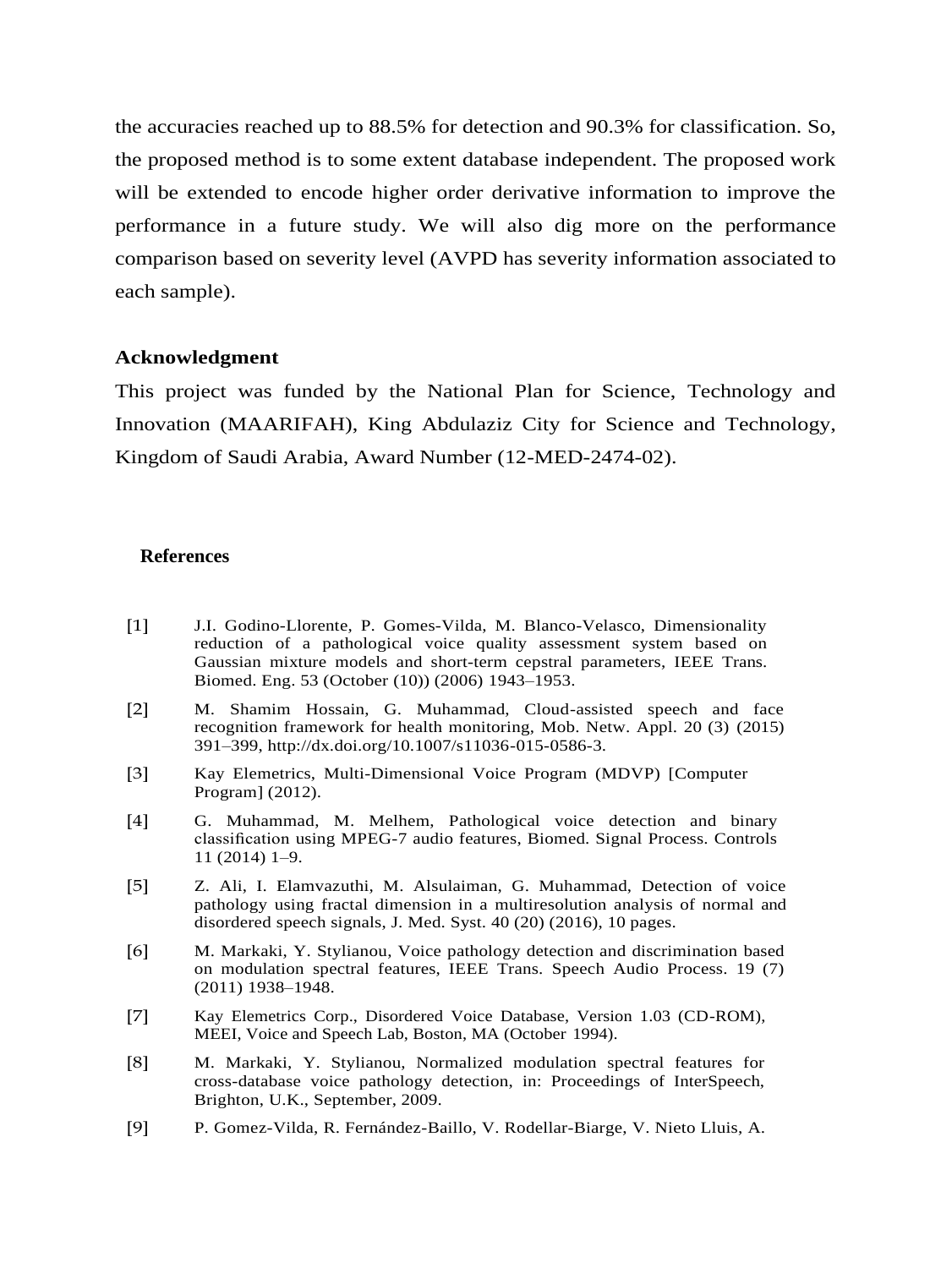[Álvarez-Marquina, L. Miguel Mazaira-Fernández, R. Martínez-Olalla, J.I.](http://refhub.elsevier.com/S1746-8094(16)30097-0/sbref0045) [Godino-Llorente,](http://refhub.elsevier.com/S1746-8094(16)30097-0/sbref0045) [Glottal](http://refhub.elsevier.com/S1746-8094(16)30097-0/sbref0045) [Source](http://refhub.elsevier.com/S1746-8094(16)30097-0/sbref0045) [biometrical](http://refhub.elsevier.com/S1746-8094(16)30097-0/sbref0045) [signature](http://refhub.elsevier.com/S1746-8094(16)30097-0/sbref0045) [for](http://refhub.elsevier.com/S1746-8094(16)30097-0/sbref0045) [voice](http://refhub.elsevier.com/S1746-8094(16)30097-0/sbref0045) [pathology](http://refhub.elsevier.com/S1746-8094(16)30097-0/sbref0045) [detection, Speech Commun. 51 \(2009\)](http://refhub.elsevier.com/S1746-8094(16)30097-0/sbref0045) [759–781.](http://refhub.elsevier.com/S1746-8094(16)30097-0/sbref0045)

- [10] [T. Drugman, T. Dubuisson, T. Dutoit, On the mutual information between](http://refhub.elsevier.com/S1746-8094(16)30097-0/sbref0050) [source and filter contributions for voice pathology detection, Proceedings of](http://refhub.elsevier.com/S1746-8094(16)30097-0/sbref0050) [InterSpeech](http://refhub.elsevier.com/S1746-8094(16)30097-0/sbref0050) [\(2009\).](http://refhub.elsevier.com/S1746-8094(16)30097-0/sbref0050)
- [11] [P. Gomez-Vilda, R. Fernández-Baillo, A. Nieto, F. Díaz, F.J.](http://refhub.elsevier.com/S1746-8094(16)30097-0/sbref0055) [Fernández-Camacho,](http://refhub.elsevier.com/S1746-8094(16)30097-0/sbref0055)

<span id="page-23-4"></span>[V. Rodellar, A. Álvarez, R. Martínez, Evaluation of voice pathology based on](http://refhub.elsevier.com/S1746-8094(16)30097-0/sbref0055) [the](http://refhub.elsevier.com/S1746-8094(16)30097-0/sbref0055)  [estimation of vocal fold biomechanical parameters, J. Voice 21 \(4\) \(2007\)](http://refhub.elsevier.com/S1746-8094(16)30097-0/sbref0055) [450–](http://refhub.elsevier.com/S1746-8094(16)30097-0/sbref0055) [476.](http://refhub.elsevier.com/S1746-8094(16)30097-0/sbref0055)

- [12] [Y.](http://refhub.elsevier.com/S1746-8094(16)30097-0/sbref0060) [Koike,](http://refhub.elsevier.com/S1746-8094(16)30097-0/sbref0060) [J.](http://refhub.elsevier.com/S1746-8094(16)30097-0/sbref0060) [Markel,](http://refhub.elsevier.com/S1746-8094(16)30097-0/sbref0060) [Application](http://refhub.elsevier.com/S1746-8094(16)30097-0/sbref0060) [of](http://refhub.elsevier.com/S1746-8094(16)30097-0/sbref0060) [inverse](http://refhub.elsevier.com/S1746-8094(16)30097-0/sbref0060) [filtering](http://refhub.elsevier.com/S1746-8094(16)30097-0/sbref0060) [for](http://refhub.elsevier.com/S1746-8094(16)30097-0/sbref0060) [detecting](http://refhub.elsevier.com/S1746-8094(16)30097-0/sbref0060) [laryngeal](http://refhub.elsevier.com/S1746-8094(16)30097-0/sbref0060) [pathology, Ann. Otol. Rhinol. Laryngol. 84 \(January–February\) \(1975\)](http://refhub.elsevier.com/S1746-8094(16)30097-0/sbref0060) [117–](http://refhub.elsevier.com/S1746-8094(16)30097-0/sbref0060) [124.](http://refhub.elsevier.com/S1746-8094(16)30097-0/sbref0060)
- [13] [M.](http://refhub.elsevier.com/S1746-8094(16)30097-0/sbref0065) [Rosa,](http://refhub.elsevier.com/S1746-8094(16)30097-0/sbref0065) [J.C.](http://refhub.elsevier.com/S1746-8094(16)30097-0/sbref0065) [Pereira,](http://refhub.elsevier.com/S1746-8094(16)30097-0/sbref0065) [M.](http://refhub.elsevier.com/S1746-8094(16)30097-0/sbref0065) [Grellet,](http://refhub.elsevier.com/S1746-8094(16)30097-0/sbref0065) [Adaptive](http://refhub.elsevier.com/S1746-8094(16)30097-0/sbref0065) [estimation](http://refhub.elsevier.com/S1746-8094(16)30097-0/sbref0065) [of](http://refhub.elsevier.com/S1746-8094(16)30097-0/sbref0065) [residue](http://refhub.elsevier.com/S1746-8094(16)30097-0/sbref0065) [signal](http://refhub.elsevier.com/S1746-8094(16)30097-0/sbref0065) [for](http://refhub.elsevier.com/S1746-8094(16)30097-0/sbref0065) [voice](http://refhub.elsevier.com/S1746-8094(16)30097-0/sbref0065) [pathology diagnosis, IEEE Trans. Biomed. Eng. 47](http://refhub.elsevier.com/S1746-8094(16)30097-0/sbref0065) [\(January \(1\)\) \(2000\)](http://refhub.elsevier.com/S1746-8094(16)30097-0/sbref0065) [96–](http://refhub.elsevier.com/S1746-8094(16)30097-0/sbref0065) [104.](http://refhub.elsevier.com/S1746-8094(16)30097-0/sbref0065)
- <span id="page-23-3"></span><span id="page-23-2"></span>[14] [T.](http://refhub.elsevier.com/S1746-8094(16)30097-0/sbref0070) [Drugman,](http://refhub.elsevier.com/S1746-8094(16)30097-0/sbref0070) [B.](http://refhub.elsevier.com/S1746-8094(16)30097-0/sbref0070) [Bozkurt,](http://refhub.elsevier.com/S1746-8094(16)30097-0/sbref0070) [T.](http://refhub.elsevier.com/S1746-8094(16)30097-0/sbref0070) [Dutoit,](http://refhub.elsevier.com/S1746-8094(16)30097-0/sbref0070) [A](http://refhub.elsevier.com/S1746-8094(16)30097-0/sbref0070) [comparative](http://refhub.elsevier.com/S1746-8094(16)30097-0/sbref0070) [study](http://refhub.elsevier.com/S1746-8094(16)30097-0/sbref0070) [of](http://refhub.elsevier.com/S1746-8094(16)30097-0/sbref0070) [glottal](http://refhub.elsevier.com/S1746-8094(16)30097-0/sbref0070) [source](http://refhub.elsevier.com/S1746-8094(16)30097-0/sbref0070) [estimation techniques, Comput. Speech Lang. 26 \(January \(1\)\)](http://refhub.elsevier.com/S1746-8094(16)30097-0/sbref0070) [\(2012\).](http://refhub.elsevier.com/S1746-8094(16)30097-0/sbref0070)
- <span id="page-23-1"></span>[15] [A. Shobeirinejad, Y. Gao, Gender classification using interlaced derivative](http://refhub.elsevier.com/S1746-8094(16)30097-0/sbref0075) [patterns,](http://refhub.elsevier.com/S1746-8094(16)30097-0/sbref0075)  [20th International Conference on Pattern Recognition \(ICPR\) \(2010\)](http://refhub.elsevier.com/S1746-8094(16)30097-0/sbref0075) [1509–1512.](http://refhub.elsevier.com/S1746-8094(16)30097-0/sbref0075)
- <span id="page-23-5"></span>[16] [G. Muhammad, Automatic speech recognition using interlaced derivative](http://refhub.elsevier.com/S1746-8094(16)30097-0/sbref0080) [pattern for](http://refhub.elsevier.com/S1746-8094(16)30097-0/sbref0080)  [cloud based healthcare system, Clust. Comput.](http://refhub.elsevier.com/S1746-8094(16)30097-0/sbref0080) [18 \(June \(2\)\) \(2015\)](http://refhub.elsevier.com/S1746-8094(16)30097-0/sbref0080) [795–802.](http://refhub.elsevier.com/S1746-8094(16)30097-0/sbref0080)
- <span id="page-23-6"></span>[17] [P.](http://refhub.elsevier.com/S1746-8094(16)30097-0/sbref0085) [Alku,](http://refhub.elsevier.com/S1746-8094(16)30097-0/sbref0085) [Glottal](http://refhub.elsevier.com/S1746-8094(16)30097-0/sbref0085) [wave](http://refhub.elsevier.com/S1746-8094(16)30097-0/sbref0085) [analysis](http://refhub.elsevier.com/S1746-8094(16)30097-0/sbref0085) [with](http://refhub.elsevier.com/S1746-8094(16)30097-0/sbref0085) [pitch](http://refhub.elsevier.com/S1746-8094(16)30097-0/sbref0085) [synchronous](http://refhub.elsevier.com/S1746-8094(16)30097-0/sbref0085) [iterative](http://refhub.elsevier.com/S1746-8094(16)30097-0/sbref0085) [adaptive](http://refhub.elsevier.com/S1746-8094(16)30097-0/sbref0085) [inverse](http://refhub.elsevier.com/S1746-8094(16)30097-0/sbref0085)  [filtering, Speech Commun. 11 \(2–3\) \(1992\)](http://refhub.elsevier.com/S1746-8094(16)30097-0/sbref0085) [109–118.](http://refhub.elsevier.com/S1746-8094(16)30097-0/sbref0085)
- <span id="page-23-7"></span>[18] [G. Muhammad, T. Mesallam, K. Almalki, M. Farahat, A. Mahmood, M.](http://refhub.elsevier.com/S1746-8094(16)30097-0/sbref0090) [Alsulaiman,](http://refhub.elsevier.com/S1746-8094(16)30097-0/sbref0090)  [Multi directional regression \(MDR\) based features](http://refhub.elsevier.com/S1746-8094(16)30097-0/sbref0090) [for automatic](http://refhub.elsevier.com/S1746-8094(16)30097-0/sbref0090) [voice](http://refhub.elsevier.com/S1746-8094(16)30097-0/sbref0090) [disorder](http://refhub.elsevier.com/S1746-8094(16)30097-0/sbref0090) [detection,](http://refhub.elsevier.com/S1746-8094(16)30097-0/sbref0090) [J.](http://refhub.elsevier.com/S1746-8094(16)30097-0/sbref0090) [Voice](http://refhub.elsevier.com/S1746-8094(16)30097-0/sbref0090) [Elsevier](http://refhub.elsevier.com/S1746-8094(16)30097-0/sbref0090) [26](http://refhub.elsevier.com/S1746-8094(16)30097-0/sbref0090) [\(6\)](http://refhub.elsevier.com/S1746-8094(16)30097-0/sbref0090) [\(2012\),](http://refhub.elsevier.com/S1746-8094(16)30097-0/sbref0090) [pp.](http://refhub.elsevier.com/S1746-8094(16)30097-0/sbref0090) [817.](http://refhub.elsevier.com/S1746-8094(16)30097-0/sbref0090) [e19-817.](http://refhub.elsevier.com/S1746-8094(16)30097-0/sbref0090) [e27.](http://refhub.elsevier.com/S1746-8094(16)30097-0/sbref0090)
- [19] [T. Ahonen, A. Hadid, M. Pietikainen, Face description with local binary](http://refhub.elsevier.com/S1746-8094(16)30097-0/sbref0095) [patterns:](http://refhub.elsevier.com/S1746-8094(16)30097-0/sbref0095) [application](http://refhub.elsevier.com/S1746-8094(16)30097-0/sbref0095) [to](http://refhub.elsevier.com/S1746-8094(16)30097-0/sbref0095) [face](http://refhub.elsevier.com/S1746-8094(16)30097-0/sbref0095) [recognition,](http://refhub.elsevier.com/S1746-8094(16)30097-0/sbref0095) [IEEE](http://refhub.elsevier.com/S1746-8094(16)30097-0/sbref0095) [Trans.](http://refhub.elsevier.com/S1746-8094(16)30097-0/sbref0095) [Pattern](http://refhub.elsevier.com/S1746-8094(16)30097-0/sbref0095) [Anal.](http://refhub.elsevier.com/S1746-8094(16)30097-0/sbref0095) [Mach.](http://refhub.elsevier.com/S1746-8094(16)30097-0/sbref0095) [Intell. 28](http://refhub.elsevier.com/S1746-8094(16)30097-0/sbref0095)  [\(December \(12\)\)](http://refhub.elsevier.com/S1746-8094(16)30097-0/sbref0095) [\(2006\).](http://refhub.elsevier.com/S1746-8094(16)30097-0/sbref0095)
- [20] G. Muhammad, M. Masud, A. Alelaiwi, M.A. Rahman, A. Karime, A. Alamri, M. Shamim Hossain, Spectro-temporal directional derivative based automatic speech recognition for a serious game scenario, Multimed. Tools Appl. 74 (14) (2015) 5313– 5327, [http://dx.doi.org/10.1007/s11042-014-1973-7.](http://dx.doi.org/10.1007/s11042-014-1973-7)
- [21] [A.](http://refhub.elsevier.com/S1746-8094(16)30097-0/sbref0105) [Mahmood,](http://refhub.elsevier.com/S1746-8094(16)30097-0/sbref0105) [M.](http://refhub.elsevier.com/S1746-8094(16)30097-0/sbref0105) [Alsulaiman,](http://refhub.elsevier.com/S1746-8094(16)30097-0/sbref0105) [G.](http://refhub.elsevier.com/S1746-8094(16)30097-0/sbref0105) [Muhammad,](http://refhub.elsevier.com/S1746-8094(16)30097-0/sbref0105) [Automatic](http://refhub.elsevier.com/S1746-8094(16)30097-0/sbref0105) [speaker](http://refhub.elsevier.com/S1746-8094(16)30097-0/sbref0105) [recognition](http://refhub.elsevier.com/S1746-8094(16)30097-0/sbref0105) [using](http://refhub.elsevier.com/S1746-8094(16)30097-0/sbref0105)  [multi directional local features \(MDLF\), Arab. J. Sci. Eng. 39 \(5\) \(2014\)](http://refhub.elsevier.com/S1746-8094(16)30097-0/sbref0105) [3799–3811.](http://refhub.elsevier.com/S1746-8094(16)30097-0/sbref0105)
- <span id="page-23-0"></span>[22] W.J. Barry, M. P utzer, Saarbrucken Voice Database, Institute of Phonetics,

<span id="page-23-8"></span>Univ. of Saarland, 2016 [http://www.stimmdatenbank.coli.uni-saarland.de/.](http://www.stimmdatenbank.coli.uni-saarland.de/)

- [23] [D. Martínez, E. Lleida, A. Ortega, A. Miguel, J. Villalba, Voice pathology](http://refhub.elsevier.com/S1746-8094(16)30097-0/sbref0115) [detection](http://refhub.elsevier.com/S1746-8094(16)30097-0/sbref0115)  [on the saarbruecken voice database with calibration and fusion of](http://refhub.elsevier.com/S1746-8094(16)30097-0/sbref0115) [scores using](http://refhub.elsevier.com/S1746-8094(16)30097-0/sbref0115)  [MultiFocal Toolkit, in: Proc. of IberSPEECH 2012, CCIS 328,](http://refhub.elsevier.com/S1746-8094(16)30097-0/sbref0115) [Springer, Berlin,](http://refhub.elsevier.com/S1746-8094(16)30097-0/sbref0115)  [Heidelberg, 2012, pp.](http://refhub.elsevier.com/S1746-8094(16)30097-0/sbref0115) [99–109.](http://refhub.elsevier.com/S1746-8094(16)30097-0/sbref0115)
- [24] [S.](http://refhub.elsevier.com/S1746-8094(16)30097-0/sbref0120) [Abe,](http://refhub.elsevier.com/S1746-8094(16)30097-0/sbref0120) [Support](http://refhub.elsevier.com/S1746-8094(16)30097-0/sbref0120) [Vector](http://refhub.elsevier.com/S1746-8094(16)30097-0/sbref0120) [Machines](http://refhub.elsevier.com/S1746-8094(16)30097-0/sbref0120) [for](http://refhub.elsevier.com/S1746-8094(16)30097-0/sbref0120) [Pattern](http://refhub.elsevier.com/S1746-8094(16)30097-0/sbref0120) [Classification,](http://refhub.elsevier.com/S1746-8094(16)30097-0/sbref0120) [Springer-Verlag,](http://refhub.elsevier.com/S1746-8094(16)30097-0/sbref0120) [Berlin,](http://refhub.elsevier.com/S1746-8094(16)30097-0/sbref0120)  [Heidelberg, New York,](http://refhub.elsevier.com/S1746-8094(16)30097-0/sbref0120) [2005.](http://refhub.elsevier.com/S1746-8094(16)30097-0/sbref0120)
- [25] [N. Sáenz-Lechón, J.I. Godino-Llorente, V. Osma-Ruiz, P. Gómez-Vilda,](http://refhub.elsevier.com/S1746-8094(16)30097-0/sbref0125) [Methodological issues in the development of automatic systems for voice](http://refhub.elsevier.com/S1746-8094(16)30097-0/sbref0125) [pathology](http://refhub.elsevier.com/S1746-8094(16)30097-0/sbref0125)